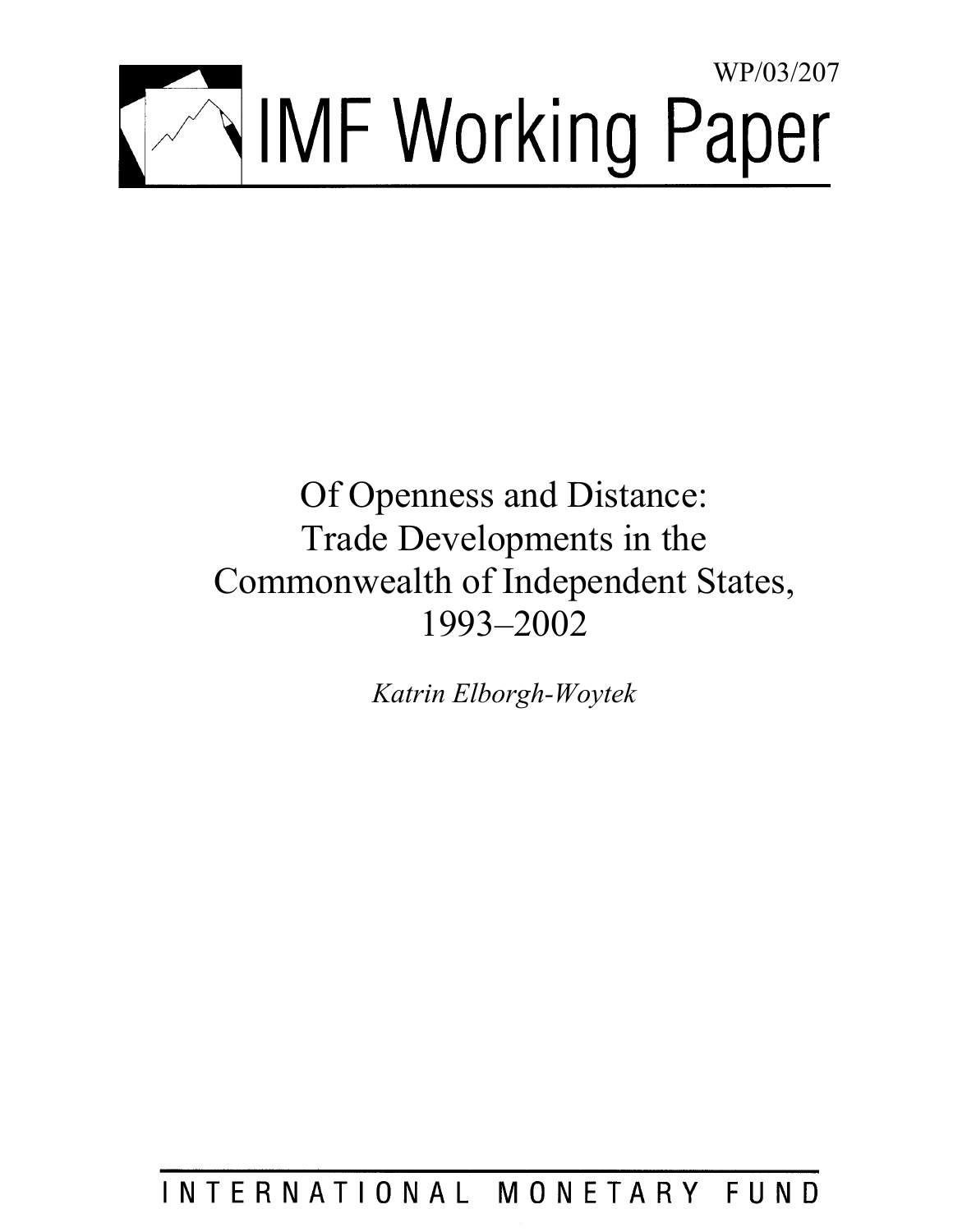## **IMF Working Paper**

### European II Department

# **Of Openness and Distance: Trade Developments in the Commonwealth of Independent States, 1993–2002**

Prepared by Katrin Elborgh-Woytek<sup>1</sup>

Authorized for distribution by John Odling-Smee

October 2003

### **Abstract**

The views expressed in this Working Paper are those of the author(s) and do not necessarily represent those of the IMF or IMF policy. Working Papers describe research in progress by the author(s) and are published to elicit comments and to further debate.

This paper analyzes developments in the structure of trade in the Commonwealth of Independent States (CIS) during the transition decade, and finds that it changed less than in other transition economies. Trade openness of the CIS increased between 1993 and 1997, but has fallen to a lower-level plateau since then owing to regional and country-specific factors. These include slower progress in transition, geographic aspects, restrictions on trade, governance and corruption problems, weak infrastructure, lack of regional cooperation, and political conflicts. Regression results show that trade openness of the CIS countries would likely increase substantially if market-oriented reforms were pursued more vigorously.

JEL Classification Numbers: F14, F17, N70

 $\overline{a}$ 

Keywords: trade; Commonwealth of Independent States; CIS

Author's E-Mail Address: Kelborghwoytek@imf.org

<sup>&</sup>lt;sup>1</sup> I am grateful to Julian Berengaut for valuable suggestions. Thanks are also due to John Odling-Smee, Jose Fajgenbaum, Peter M. Keller, Erik De Vrijer, and participants in an IMF European II Department seminar for their comments. Cathy Song and Anna Unigovskaya provided excellent research assistance. All errors, however, are the responsibility of the author.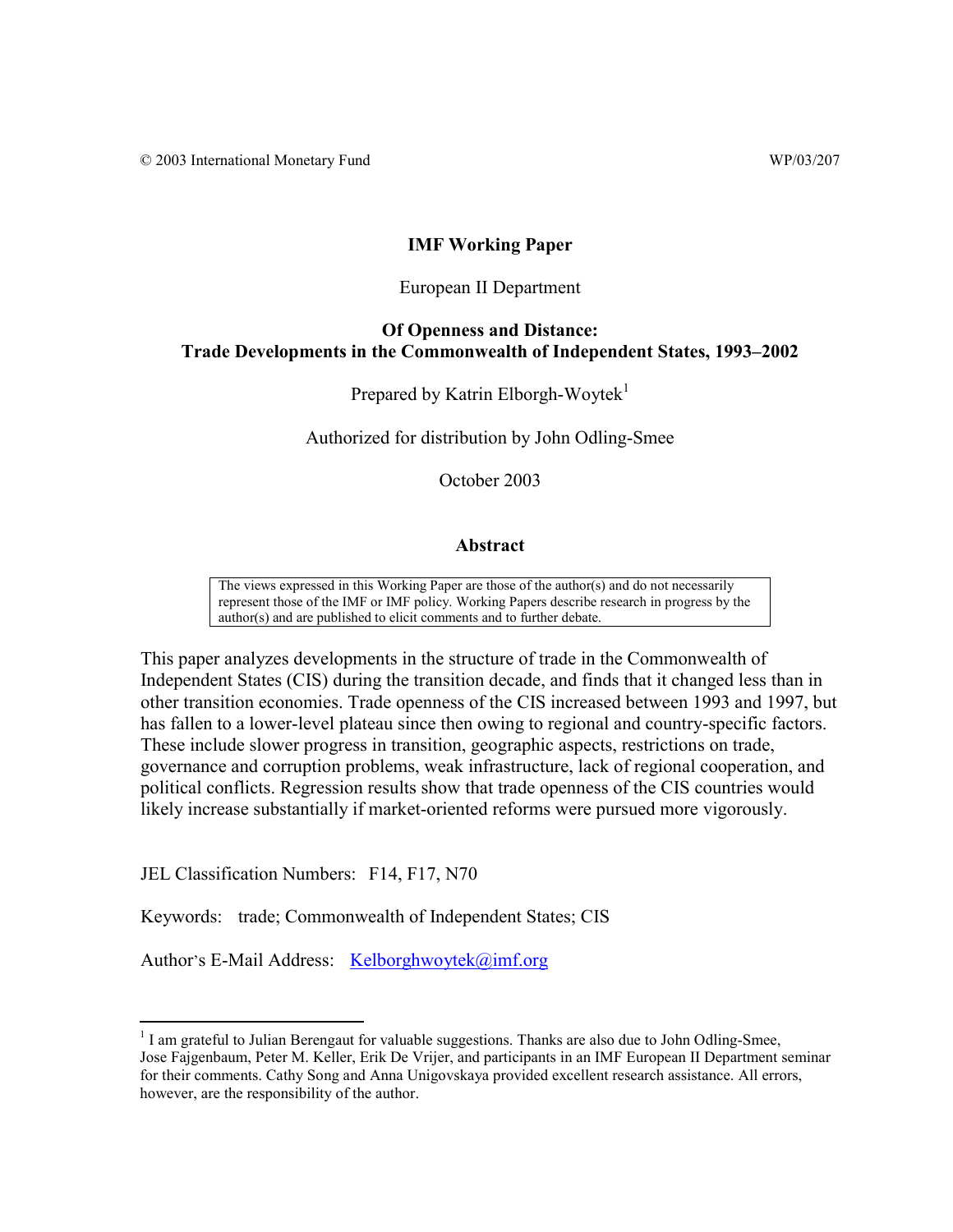# Contents Page

| $I_{\cdot}$ |                                                                               |  |
|-------------|-------------------------------------------------------------------------------|--|
| II.         | Developments in Commonwealth of Independent States (CIS) Trade During         |  |
| III.        |                                                                               |  |
| IV.         |                                                                               |  |
| V.          |                                                                               |  |
|             |                                                                               |  |
| Tables      |                                                                               |  |
| 1.          |                                                                               |  |
| 2.          |                                                                               |  |
| 3.          |                                                                               |  |
| 4.          |                                                                               |  |
| 5.          | Determinants of Openness for the Central and East European Transition         |  |
|             |                                                                               |  |
| 6.          |                                                                               |  |
| 7.          | Determinants of Trade with the European Union (EU) for the CEE+ Countries  15 |  |
| 8.          |                                                                               |  |
| 9.          |                                                                               |  |
| 10.         |                                                                               |  |
| 11.         |                                                                               |  |
| Figures     |                                                                               |  |
| $1_{\cdot}$ |                                                                               |  |

| 2. |  |
|----|--|
| 3. |  |
|    |  |
| 5. |  |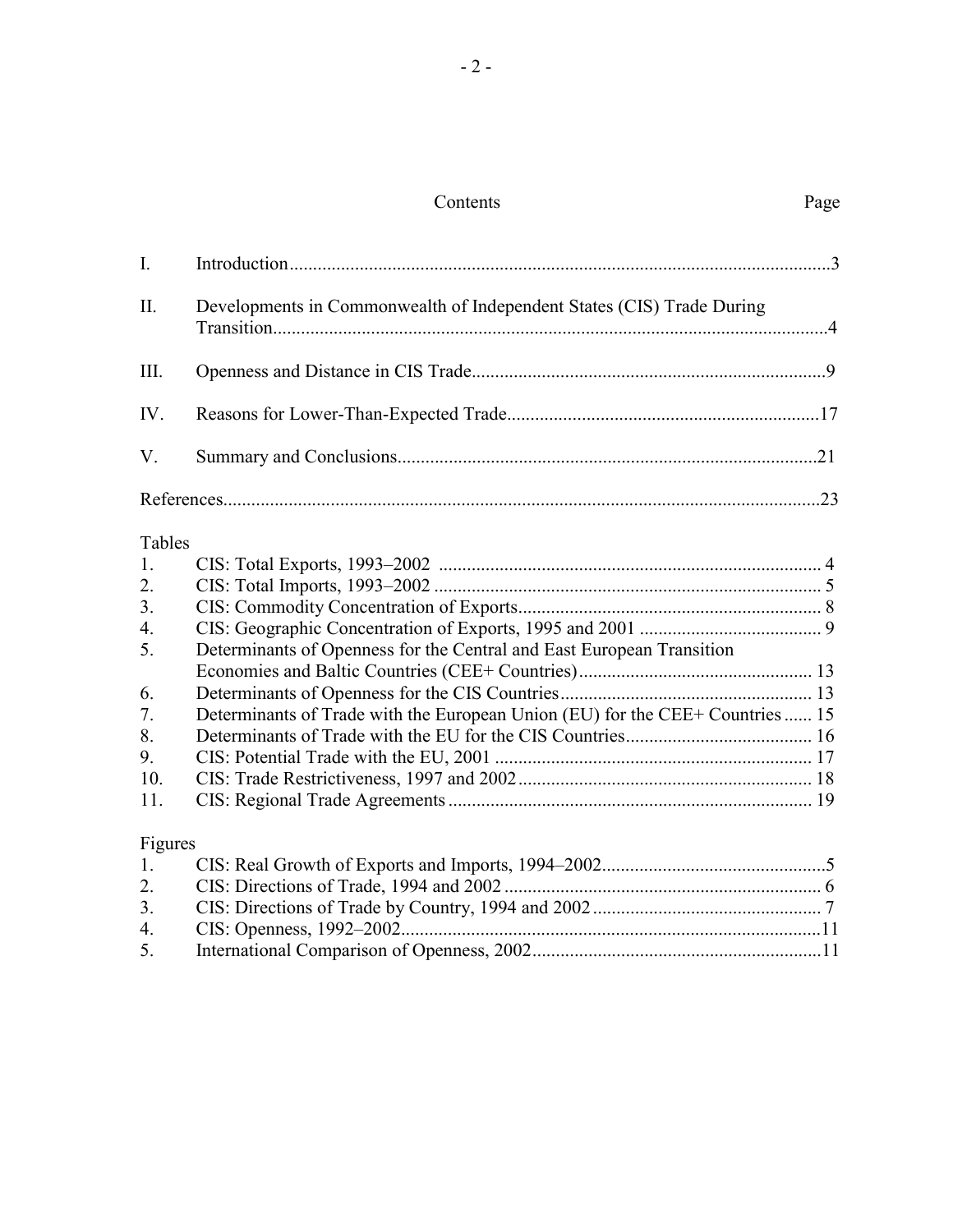#### **I. INTRODUCTION**

More than ten years of transition have redefined the economies of the countries of the Commonwealth of Independent States  $(CIS)^2$  and their interrelationships. The breakup of the Soviet Union resulted in a sharp decline in economy activity, but, following a turning point around 1996, the CIS economies have rebounded strongly, with real GDP growing by 12 percent on (unweighted) average between 2000 and 2002. While the stabilization and liberalization process in the CIS economies turned out to be lengthier than in other transition countries, by the end of the decade, most CIS economies had implemented the basic market mechanisms.

Trade between the former republics declined in the wake of the economic and political disintegration of the Soviet Union as a result of multiple adverse shocks: the Soviet and Council of Mutual Economic Assistance (CMEA) planning mechanisms (Brada (1976); IMF (1991)) were dismantled; payment and clearing procedures were discontinued, resulting in severe payments difficulties; the introduction of independent, inconvertible currencies during 1992–94 led to foreign exchange shortages; real sector integration was severely disrupted; declining incomes resulted in a demand shock; and the opening up to high-quality imports from developed market economies implied a supply shock. Political instability, including trade blockades, further inhibited trade.

This paper analyzes the developments in CIS trade patterns over the transition decade, following the initial decline. Section II describes the overall quantitative trends in CIS trade, the geographic reorientation of trade flows, and the commodity structure of CIS trade. In Section III, I investigate CIS trade openness in general and trade with the European Union  $(EU)$  in particular.<sup>3</sup> Regression analysis is used to compare the openness of the CIS countries and their trade with the EU to the Central and Eastern European transition economies and the Baltic countries (CEE+ countries). $^{4}$  Based on a gravity type model, I estimate the CIS economies' trade potential with the European Union (EU). Possible explanations for lower than expected CIS trade are discussed in Section IV, while the findings and policy implications are summarized in Section V.

<sup>&</sup>lt;sup>2</sup> The CIS was founded in December 1991 with Armenia, Azerbaijan, Belarus, Georgia, Kazakhstan, the Kyrgyz Republic, Moldova, Russia, Tajikistan, Turkmenistan, Ukraine, and Uzbekistan as member countries.

 $3<sup>3</sup>$  I refer, but do not contribute, to the ongoing debate on the interrelationship between openness and growth.

<sup>&</sup>lt;sup>4</sup> For the purpose of this paper, the CEE+ countries consist of Albania, Bulgaria, Croatia, the Czech Republic, Estonia, Hungary, Latvia, Lithuania, the former Yugoslav Republic of Macedonia, Poland, Romania, the Slovak Republic, and Slovenia.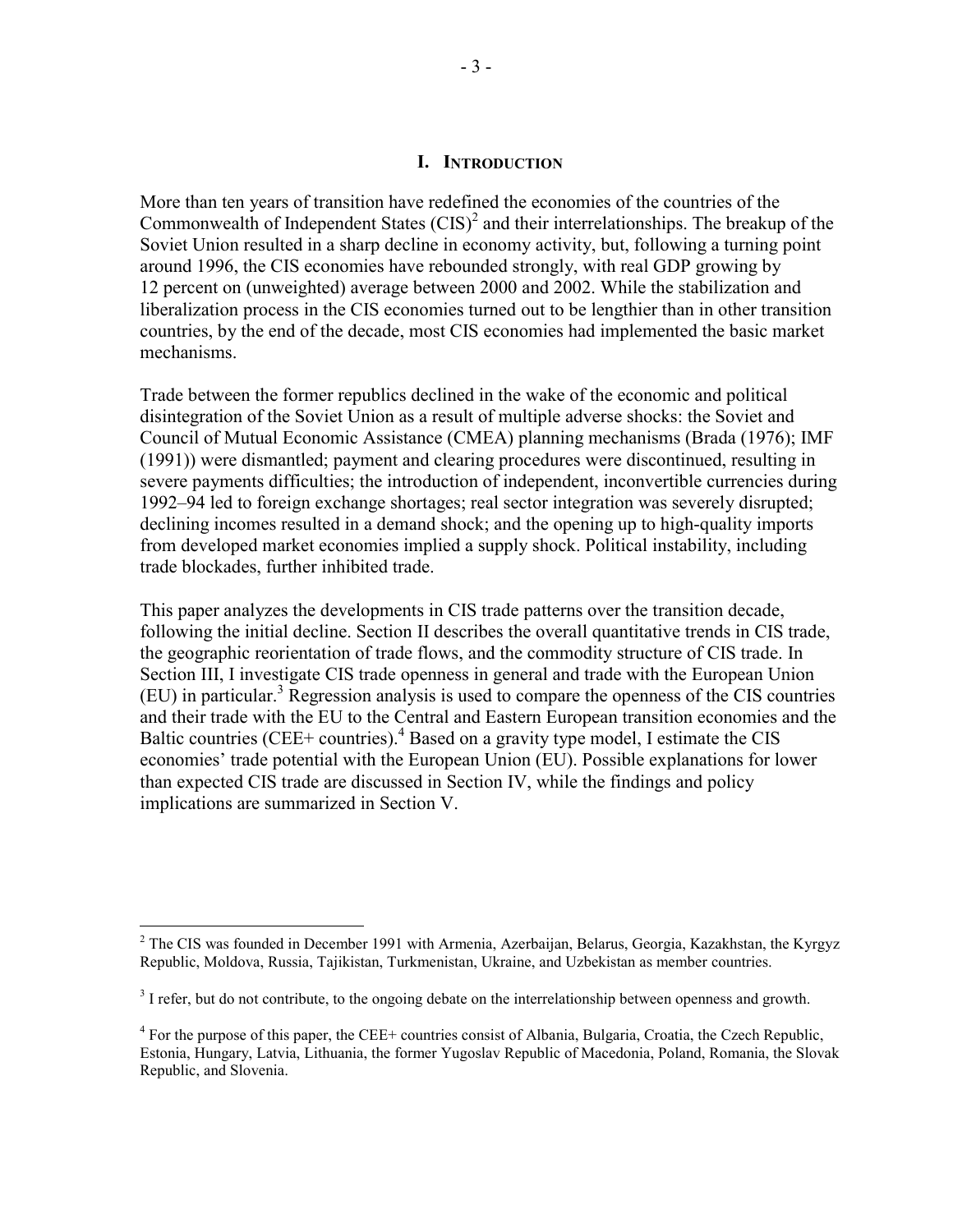### **II. DEVELOPMENTS IN COMMONWEALTH OF INDEPENDENT STATES'TRADE DURING TRANSITION**

During the past ten years, CIS trade has rebounded from the shock of Soviet disintegration.<sup>5</sup> Following the initial decline, CIS trade recovered, as indicated by an increase in exports of 154 percent and imports by 128 percent in U.S. dollar terms between 1993 and 2002<sup>6</sup> (Tables 1 and 2). The trend of increasing trade was, however, interrupted by the 1998 Russian crisis and through 2002, total CIS imports did not rebound fully. While some CIS countries achieved high cumulative growth of trade volumes between 1994 and 2002, overall real growth in exports and imports was more modest and some countries showed a decline (Figure 1).

|                 | 1993   | 1994   | 1995    | 1996    | 1997    | 1998    | 1999    | 2000    | 2001    | 2002    |
|-----------------|--------|--------|---------|---------|---------|---------|---------|---------|---------|---------|
| Armenia         | 171    | 242    | 357     | 290     | 233     | 221     | 232     | 300     | 342     | 243     |
| Azerbaijan      | 993    | 637    | 547     | 631     | 781     | 607     | 929     | 1,745   | 2,314   | 1,772   |
| <b>Belarus</b>  | 1,940  | 2,459  | 4,641   | 5,681   | 7,207   | 7,070   | 5,916   | 7,326   | 7,428   | 7,248   |
| Georgia         | 227    | 156    | 151     | 199     | 230     | 331     | 361     | 330     | 571     | 538     |
| Kazakhstan      | 1,107  | 3,227  | 5,256   | 5,926   | 6,497   | 5,511   | 5,598   | 9,138   | 8,647   | 9,930   |
| Kyrgyz Republic | 360    | 339    | 483     | 506     | 609     | 509     | 454     | 502     | 476     | 480     |
| Moldova         | 484    | 565    | 745     | 795     | 875     | 632     | 463     | 471     | 570     | 680     |
| Russia          | 44,047 | 63,078 | 77,595  | 83,979  | 85,077  | 71,389  | 72,453  | 102,998 | 82,535  | 99,925  |
| Tajikistan      | 350    | 492    | 749     | 772     | 803     | 597     | 689     | 784     | 652     | 537     |
| Turkmenistan    | 561    | 1,163  | 1,881   | 1,693   | 751     | 594     | 1,187   | 2,505   | 1,132   | 1,219   |
| Ukraine         | 4,112  | 9,531  | 15,104  | 14.400  | 14,232  | 12,637  | 11,582  | 14,579  | 14,615  | 15,243  |
| Uzbekistan      | 693    | 1,991  | 2,718   | 2,620   | 2,896   | 2,310   | 1,963   | 2,135   | 2,028   | 1,900   |
| CIS total       | 55,045 | 83,880 | 110,228 | 117,491 | 120,192 | 102,406 | 101,827 | 142,815 | 121,310 | 139,716 |

Table 1. CIS: Total Exports, 1993–2002 (In millions of U.S. dollars)

Source: IMF, *Direction of Trade Statistics*, various issues.

<sup>&</sup>lt;sup>5</sup>The analysis is based on official statistics. Complications arise from wide-spread barter arrangements, which—though partly covered by national accounts—are usually conducted at prices below market prices to avoid taxes and tariffs.

 $<sup>6</sup>$  I begin my analysis with 1993 data as the assessment of the Soviet and early transition periods is hampered by</sup> severe data problems due to statistical distortions; deviations from world market prices; and multiple administered exchange rates (Havrylyhsyn et al. (2000)).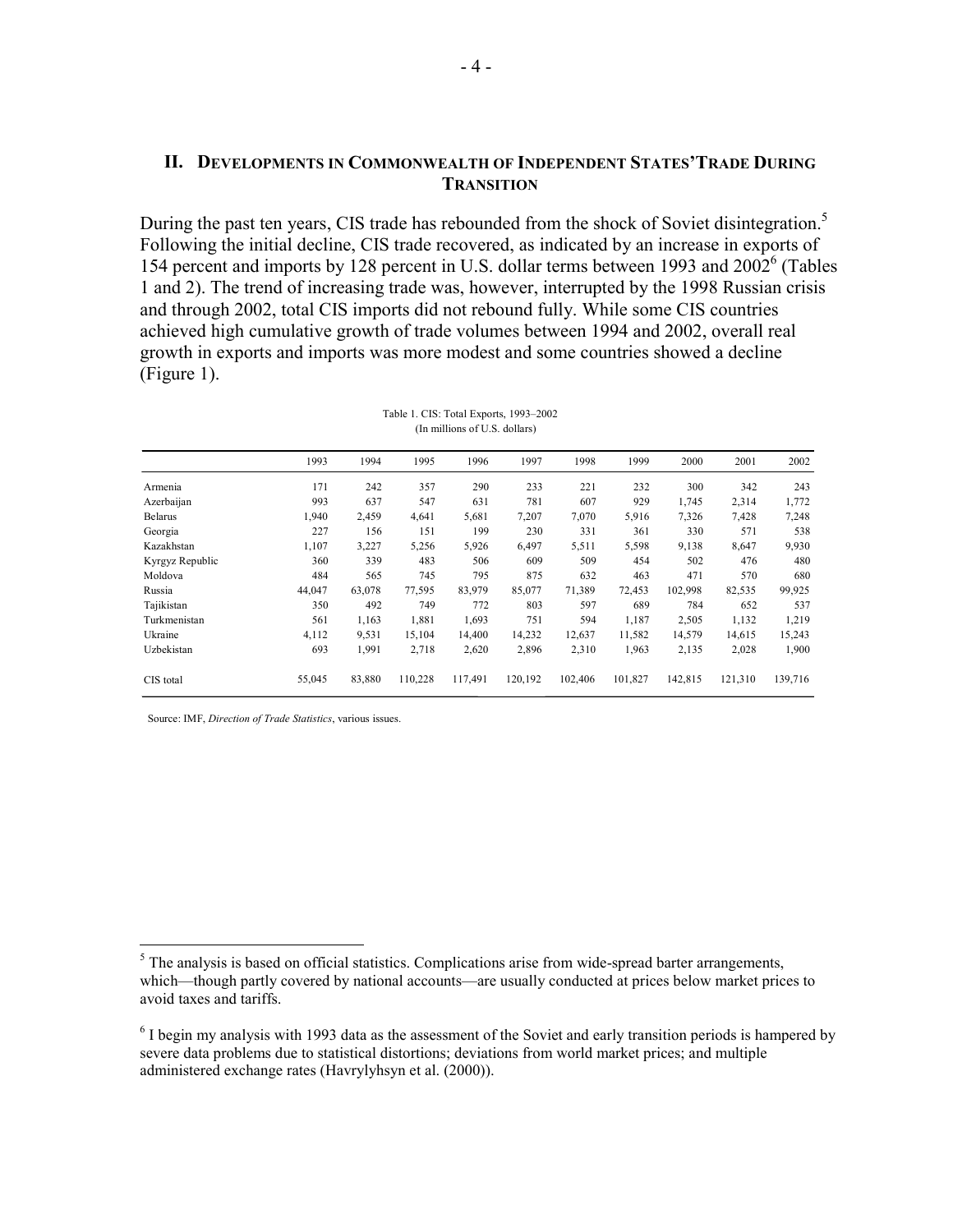|                 | 1993   | 1994   | 1995   | 1996   | 1997   | 1998   | 1999   | 2000   | 2001   | 2002   |
|-----------------|--------|--------|--------|--------|--------|--------|--------|--------|--------|--------|
| Armenia         | 259    | 396    | 696    | 862    | 891    | 902    | 843    | 885    | 877    | 823    |
| Azerbaijan      | 635    | 778    | 668    | 961    | 791    | 1,076  | 1,036  | 1,172  | 1,430  | 1,610  |
| <b>Belarus</b>  | 2,474  | 2,978  | 5,505  | 6,939  | 8,639  | 8,530  | 6,674  | 8,646  | 8,049  | 9,068  |
| Georgia         | 238    | 338    | 392    | 687    | 931    | 1,231  | 859    | 704    | 991    | 1,085  |
| Kazakhstan      | 1,704  | 3,285  | 3,807  | 4,247  | 4,302  | 4,373  | 3,686  | 5,052  | 6,363  | 6,809  |
| Kyrgyz Republic | 447    | 316    | 392    | 795    | 709    | 841    | 610    | 554    | 464    | 593    |
| Moldova         | 631    | 659    | 841    | 1,072  | 1,164  | 1,024  | 586    | 776    | 897    | 1,210  |
| Russia          | 26,751 | 38,600 | 46,399 | 44,504 | 52,400 | 42,939 | 30,286 | 33,853 | 36,889 | 45,207 |
| Tajikistan      | 532    | 547    | 810    | 668    | 750    | 711    | 663    | 675    | 688    | 705    |
| Turkmenistan    | 586    | 904    | 1,364  | 1,313  | 1,228  | 1,007  | 1,478  | 1,788  | 1,558  | 1,432  |
| Ukraine         | 4,165  | 11,082 | 20,077 | 17,586 | 17,114 | 14,676 | 11,844 | 13,955 | 16,797 | 18,727 |
| Uzbekistan      | 918    | 2,455  | 3,030  | 4,854  | 4,538  | 2,931  | 2,481  | 2,078  | 2,303  | 2,370  |
| CIS total       | 39,340 | 62,337 | 83,979 | 84,488 | 93,458 | 80,241 | 61,047 | 70,138 | 77,306 | 89,640 |

Table 2. CIS: Total Imports, 1993–2002 (In millions of U.S. dollars)

Source: IMF, *Direction of Trade Statistics*, various issues.





 Note: Country abbreviations stand for Armenia, Azerbaijan, Belarus, Georgia, Kazakhstan, Kyrgyz Republic, Moldova, Tajikistan, Turkmenistan, Ukraine, and Uzbekistan.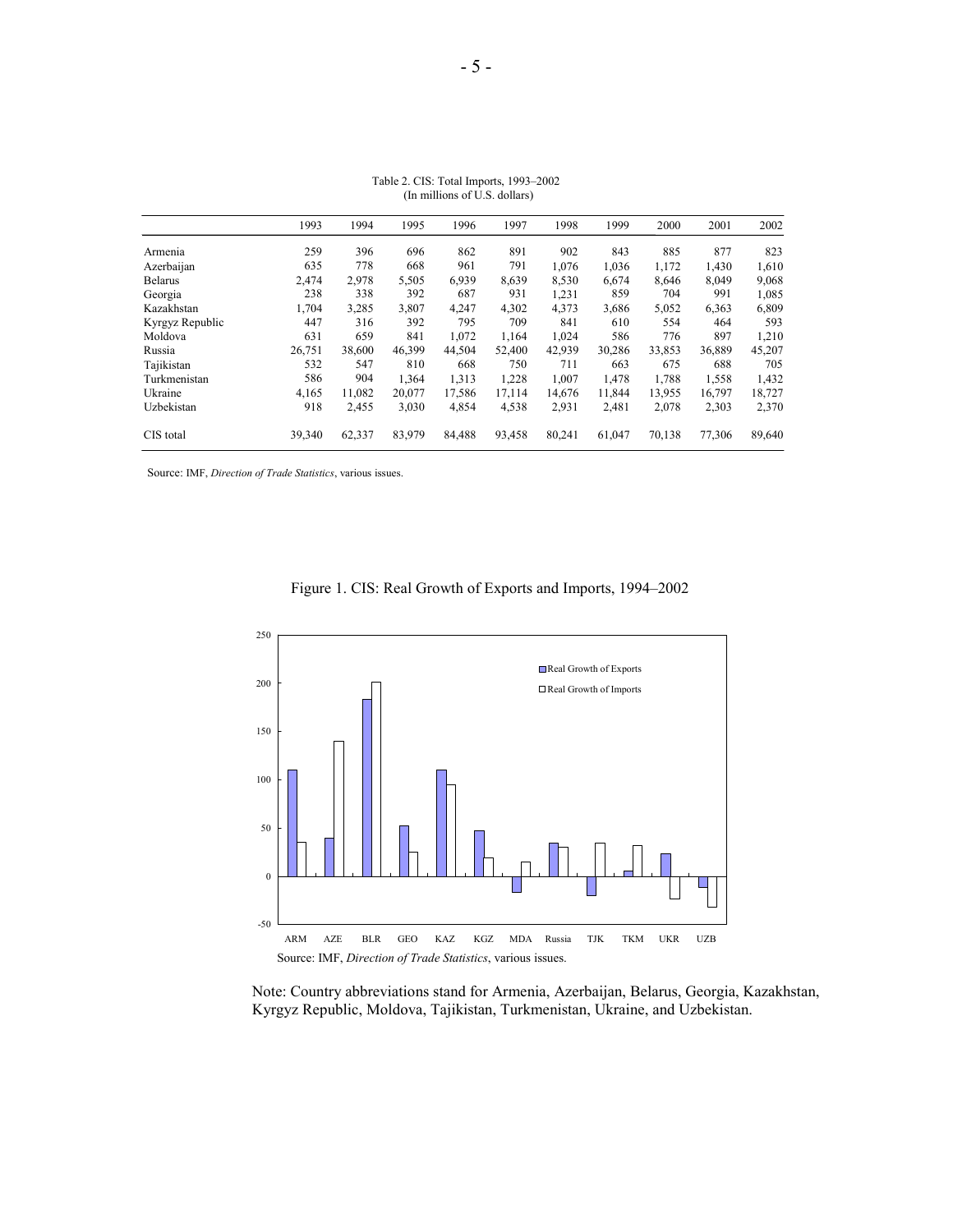In geographic terms, a major reorientation of CIS trade has taken place (Figure 2). While intra-Soviet trade had exceeded 80 percent of total Soviet trade for the non-Russian republics in 1990 (Belkindas and Ivanova 1995), intra-CIS trade accounted for only 33 percent of total CIS trade in 1994 and fell further to 25 percent in 2002. The geographic distribution of trade varies widely among the CIS countries (Figure 3) and some CIS economies remain heavily dependent on intra-CIS trade.<sup>7</sup> On the import side, Belarus, Tajikistan, and Turkmenistan showed a higher intra-CIS share in 2002 than in 1994, while on the export side Tajikistan constitutes an exception to the overall trend of declining CIS shares.



Figure 2. CIS: Directions of Trade, 1994 and 2002

Source: IMF, *Direction of Trade Statistics*, various issues.

 $^7$  This contrasts with early reformers such as Poland, Hungary, the Czech Republic, and the Slovak Republic, which had managed to redirect their trade already prior to the breakup of the Soviet Union, partly because of a more limited reliance on the CMEA payments system (Rosati (1993)).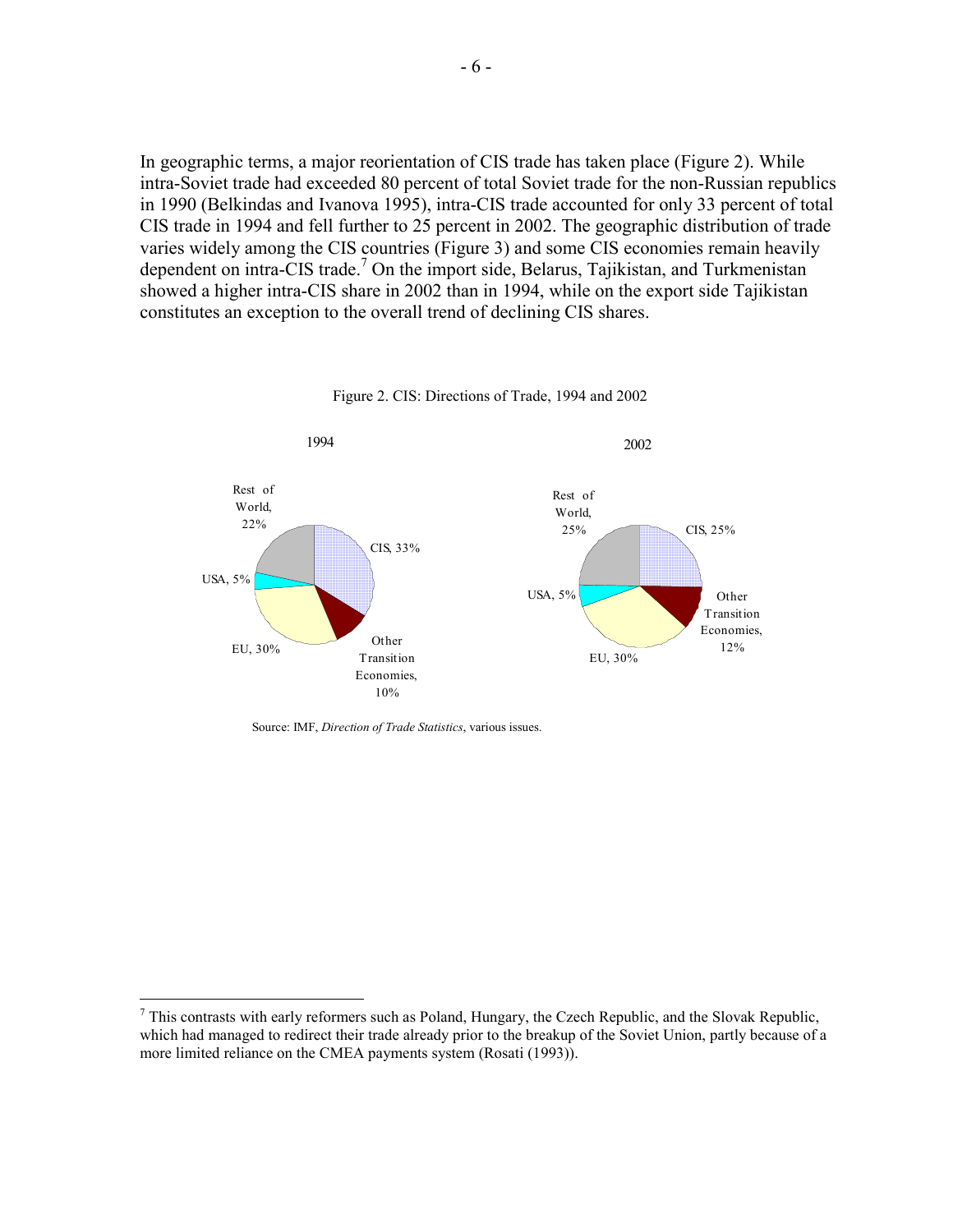

#### Figure 3. CIS: Directions of Trade by Country, 1994 and 2002

Source: IMF, *Direction of Trade Statistics*, various issues.

Many CIS economies show a high concentration of export commodities and markets, reflecting their natural resource endowments, but also the legacy of Soviet division of labor. Exports of oil play an important role for Kazakhstan, Azerbaijan, Russia and Turkmenistan, the latter two countries also being major gas exporters. Latest available data indicate that the three largest export products of each country accounted for an unweighted average of 67 percent of total exports of the CIS economies (Table 3). Although most CIS countries, except Azerbaijan and Belarus, saw the geographic concentration of export markets decline between 1995 and 2001, the share of the three main export markets in total exports remained a high 46 percent on unweighted average (Table 4). The concentration of commodities and markets renders the CIS economies vulnerable to changes in world market prices and developments in specific markets.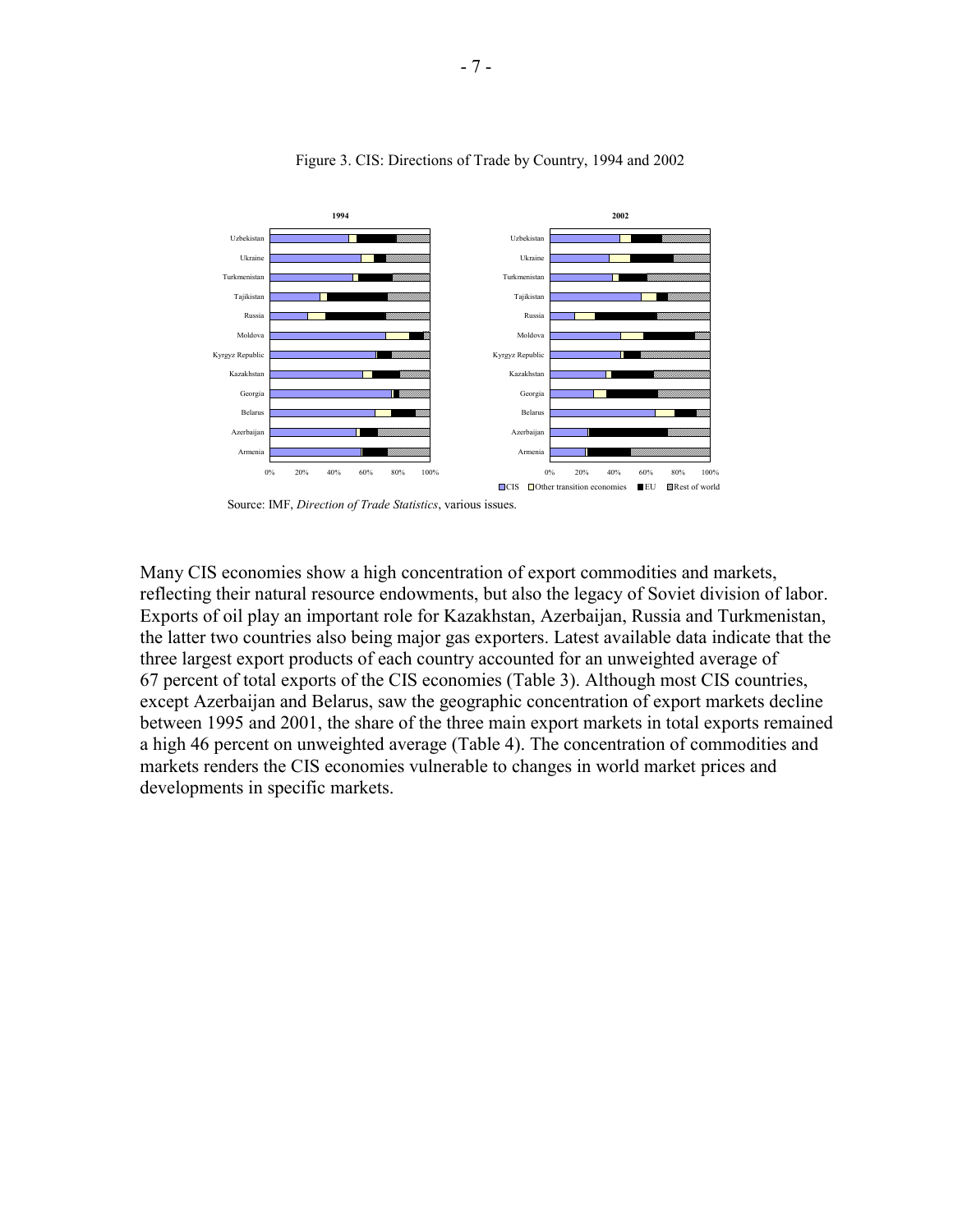|                 |                                                            | 1995         | 2001         |
|-----------------|------------------------------------------------------------|--------------|--------------|
| Armenia         | Precious stones and metals                                 | 33.0         | 34.7         |
|                 | Base metals and articles thereof<br>Minerals and chemicals | 11.0<br>17.0 | 12.3<br>12.0 |
|                 | Total                                                      | 61.0         | 59.0         |
|                 |                                                            | 1994         | 2002         |
| Azerbaijan      | Oil and oil products                                       | 32.5         | 88.8         |
|                 | Cotton                                                     | 15.5         | 1.0          |
|                 | Metals                                                     | 16.5         | 1.0          |
|                 | Total                                                      | 64.5         | 90.7         |
|                 |                                                            | 1995         | 2002         |
| <b>Belarus</b>  | Machine building and metal processing                      | 32.8         | 26.0         |
|                 | Refineries products<br>Chemicals and petrochemicals        | 11.7<br>26.6 | 20.8<br>14.1 |
|                 | Total                                                      | 71.0         | 61.0         |
|                 |                                                            |              |              |
| Georgia         | Aircraft parts                                             | 1995<br>0.0  | 2002<br>16.1 |
|                 | Unfinished products of iron and steel                      | 21.8         | 14.1         |
|                 | Beverages, spirits and vinegar                             | 8.3          | 14.1         |
|                 | Total                                                      | 30.1         | 44.3         |
|                 |                                                            | 1995         | 2002         |
| Kazakhstan      | Oil                                                        | 16.7         | 50.6         |
|                 | Steel products                                             | 14.5         | 9.8          |
|                 | Copper<br>Total                                            | 10.5<br>41.7 | 7.1<br>67.5  |
|                 |                                                            |              |              |
| Kyrgyz Republic | Nonferrous metallurgy                                      | 1995<br>15.3 | 2001<br>51.7 |
|                 | <b>Electric Energy</b>                                     | 10.0         | 9.8          |
|                 | Machine building                                           | 10.9         | 12.0         |
|                 | Total                                                      | 36.2         | 73.5         |
|                 |                                                            | 1994         | 2001         |
| Moldova         | Beverages, spirits, vinegar and tobacco                    | 40.1         | 44.1         |
|                 | Vegetable products                                         | 17.6<br>5.2  | 13.9<br>18.5 |
|                 | Textiles and textile products<br>Total                     | 62.8         | 76.6         |
|                 |                                                            |              |              |
| Russia          | Oil and oil products                                       | 1994<br>24.5 | 2002<br>27.4 |
|                 | Gas                                                        | 16.4         | 15.3         |
|                 | Metals                                                     | 17.8         | 14.1         |
|                 | Total                                                      | 58.7         | 56.8         |
|                 |                                                            | 1994         | 2001         |
| Tajikistan      | Aluminum                                                   | 56.0         | 61.0         |
|                 | Cotton fiber                                               | 27.7         | 11.0         |
|                 | Electricity<br>Total                                       | 5.2<br>88.9  | 12.0<br>84.0 |
|                 |                                                            |              |              |
| Turkmenistan    | Gas                                                        | 1994<br>65.6 | 2002<br>58.0 |
|                 | Oil and oil products                                       | 8.5          | 14.0         |
|                 | Cotton fiber                                               | 16.7         | 6.0          |
|                 | Total                                                      | 90.9         | 78.0         |
|                 |                                                            | 1996         | 2002         |
| Ukraine         | Ferrous and nonferrous metals                              | 32.6         | 39.3         |
|                 | Machinery                                                  | 14.4         | 14.5         |
|                 | Agricultural products<br>Total                             | 21.3<br>68.3 | 13.2<br>67.1 |
|                 |                                                            |              |              |
| Uzbekistan      | Cotton                                                     | 1994<br>51.3 | 2001<br>24.4 |
|                 | Gold                                                       | 12.8         | 28.3         |
|                 | Energy                                                     | 0.0          | 11.8         |
|                 | Total                                                      | 64.0         | 64.5         |
|                 |                                                            |              |              |

Table 3. CIS: Commodity Concentration of Exports Share of the three main export products (in percent)

Source: National authorities.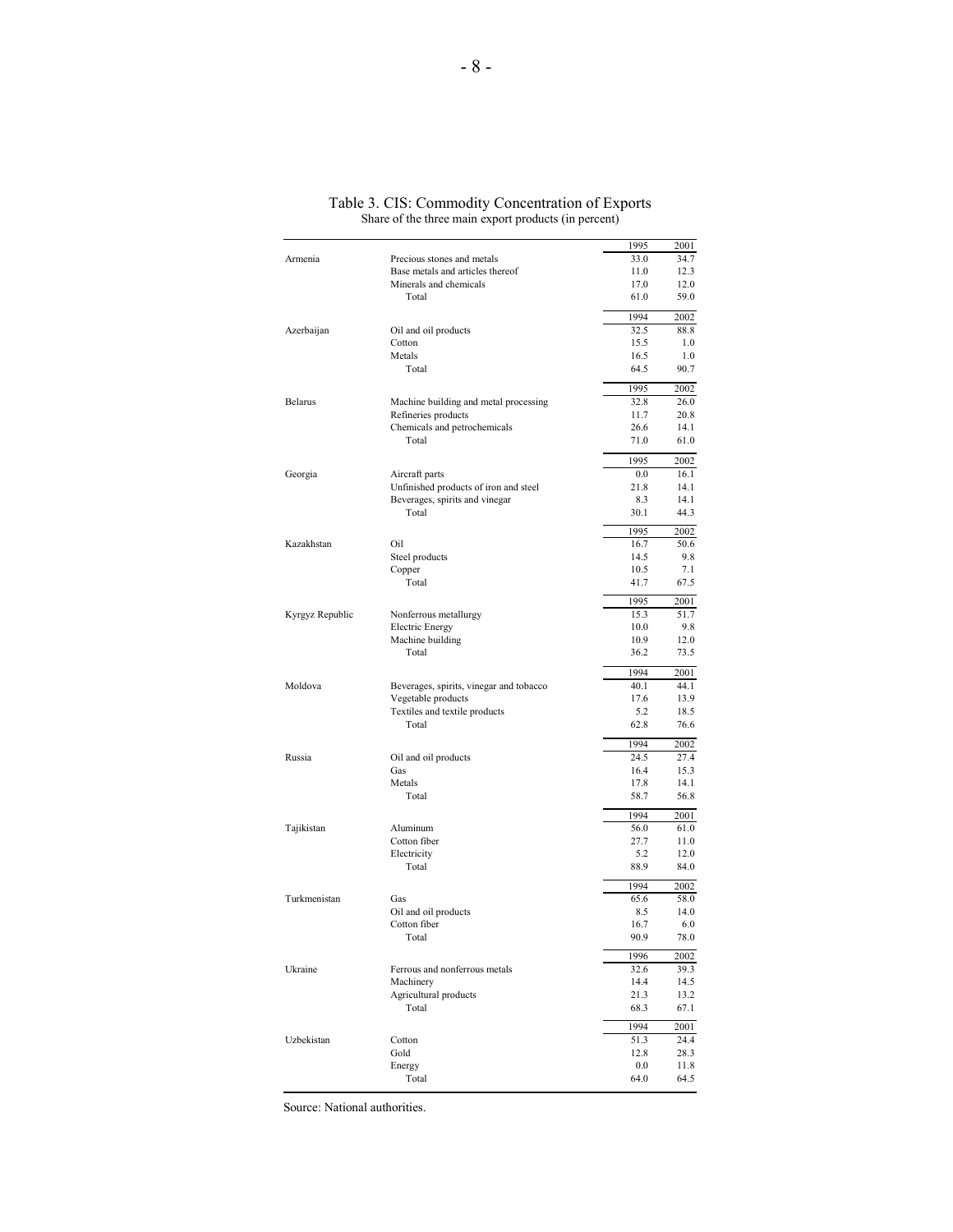|                 | 1995 | 2001 |
|-----------------|------|------|
|                 |      |      |
| Armenia         | 61.9 | 43.6 |
| Azerbaijan      | 56.8 | 60.0 |
| Belarus 1/      | 51.7 | 64.5 |
| Georgia         | 65.3 | 49.3 |
| Kazakhstan      | 60.4 | 39.6 |
| Kyrgyz Republic | 65.3 | 52.8 |
| Moldova         | 70.1 | 56.6 |
| Russia          | 23.3 | 22.2 |
| Tajikistan      | 64.5 | 44.6 |
| Turkmenistan    | 50.7 | 47.9 |
| Ukraine $1/$    | 48.1 | 31.2 |
| Uzbekistan      | 47.1 | 35.7 |
|                 |      |      |

| Table 4. CIS: Geographic Concentration of Exports, 1995 and 2001 |
|------------------------------------------------------------------|
| Share of three main export markets (in percent)                  |

 Sources: CIS Goskomstat; and IMF, *Direction of Trade Statistics*, various issues. 1/ Data for 1996 and 2001.

#### **III. OPENNESS AND DISTANCE IN CIS TRADE**

The literature on the beneficial effects of trade openness is quite large. $8$  Some of the key findings include the following: (i) Krueger (1998) underlines the link between participation in international trade and the transfer of know-how, as well as the fact that trade policy needs to be supported by other growth oriented structural measures; (ii) Berg and Krueger (2003) find a strong correlation between levels of openness and income, and also conclude that trade raises the marginal product of other reforms; and (iii) Dollar and Kraay (2002) show for a sample of 72 developing countries that in the post-1980 era, globalizers among developing countries achieved higher growth rates than nonglobalizers. While the evidence of close correlation between openness and growth is strong, the controversy over causality remains intense because of measurement difficulties, problems of endogeneity, and the correlation between openness and other variables such as the quality of institutions and growthsupporting high-quality infrastructure.<sup>9</sup> Rodrik et al. (2002) find that the effect of quality of

1

<sup>&</sup>lt;sup>8</sup> See Alcalá and Ciccone (2001); Barro and Sala-i-Martin (1995); Choudri and Hakura (2000); Frankel and others (1998); Frankel and Romer (1999); Grossman and Helpman (1991). A detailed overview of the literature on trade and growth is given in Srinivasan (2001). See also Anderson and Neary (1996).

<sup>&</sup>lt;sup>9</sup> Rodrik (1995). Rodriguez and Rodrik (1999) show that productivity gains result in higher exports by selfselection of efficient producers. Edwards (1998) finds that in a sample of 93 countries, more open economies show faster productivity growth, but leaves causality somewhat undetermined. By analyzing the impact of (continued)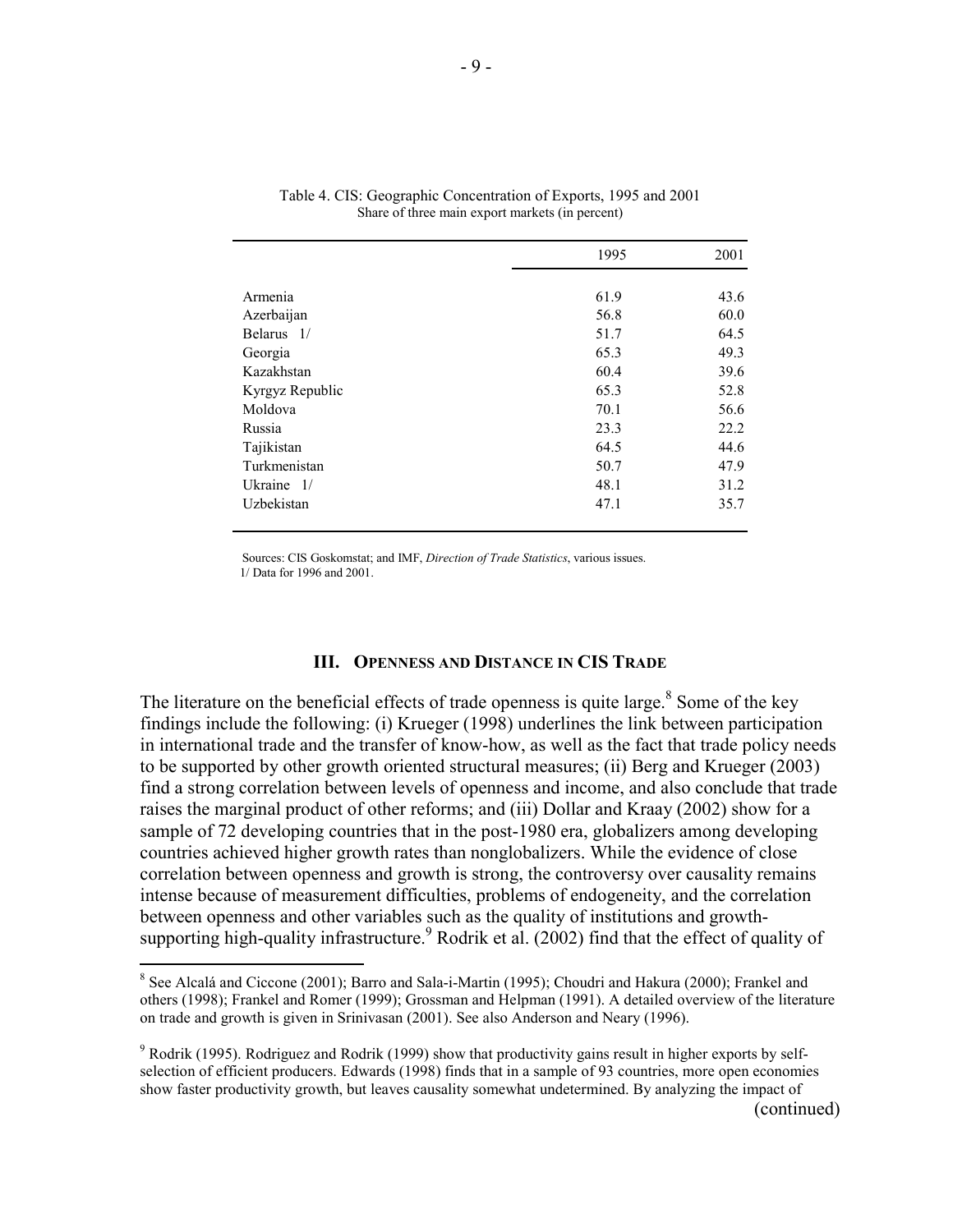institutions on growth outweighs the importance of other factors, including trade. In their review of the literature, Rodriguez and Rodrik (1999) conclude that the question of causality between openness and growth has not been resolved.

The issue of what constitutes the appropriate measurement of openness also continues to be debated (Pritchett (1996) and Edwards (1993)), the most important distinction being between trade openness and policy openness. As trade policy is difficult to model, research has focused on the relationship between trade volumes and growth, although trade flows constitute only a proxy for policy. For the purpose of international comparability, "real openness" defined as nominal trade divided by GDP adjusted for purchasing power parity is the preferred measure as it combines natural openness with the effects of trade policy, and eliminates the cross-country differences in prices of non-traded goods (Alcalá and Ciccone  $2001$ ).<sup>10</sup> According to Pritchett (1996) and Edwards (1993), different measures of openness result in contradicting rankings of countries, and alternative empirical indicators of trade policy are individually and collectively uncorrelated.

The trade openness ratio of the CIS countries rose significantly from 5 percent in 1992 to about 15 percent in 1997.<sup>11</sup> It declined, however, as a consequence of the 1998 Russian crisis and, following a subdued recovery, reached a plateau towards the end of the period, at about 12 percent in 2002 (Figure 4).<sup>12</sup> Within the CIS, a significant dispersion between openness ratios prevails (Figure 5). Apart from lower nominal exports and imports, the decline in openness after 1997 can be attributed to (i) increases in GDP outpacing increases in trade in most CIS countries; (ii) the redirection of trade as new markets initially did not compensate for the decline in intra-CIS trade; and (iii) lower imports due to a depreciation of the real exchange rate, which was only partially offset by a slow increase in exports.

 $12$  If GDP were not adjusted for PPP, the openness ratio of the CIS countries would reach 50 percent in 2002.

lagged values, Harrison (1996) concludes that the causality between openness and growth is mutual. Baldwin (2003) presents a comprehensive overview of the debate on the relationship between openness and growth, including an extensive discussion of the Rodrik-Rodriguez-critique.

 $10$  This measure also counters problems originating from the fact that trade-driven price declines in the tradables sector as a result of higher productivity would lead to lower measured openness in case demand for services is inelastic.

 $11$  In accordance with the concept of "real openness," I define trade openness as the sum of imports and exports divided by GDP, adjusted for PPP. A comparison with openness during the last phase of the Soviet Union is rendered difficult by valuation issues, but crude estimates indicate that openness of the Soviet economy in 1989 was about 8 percent.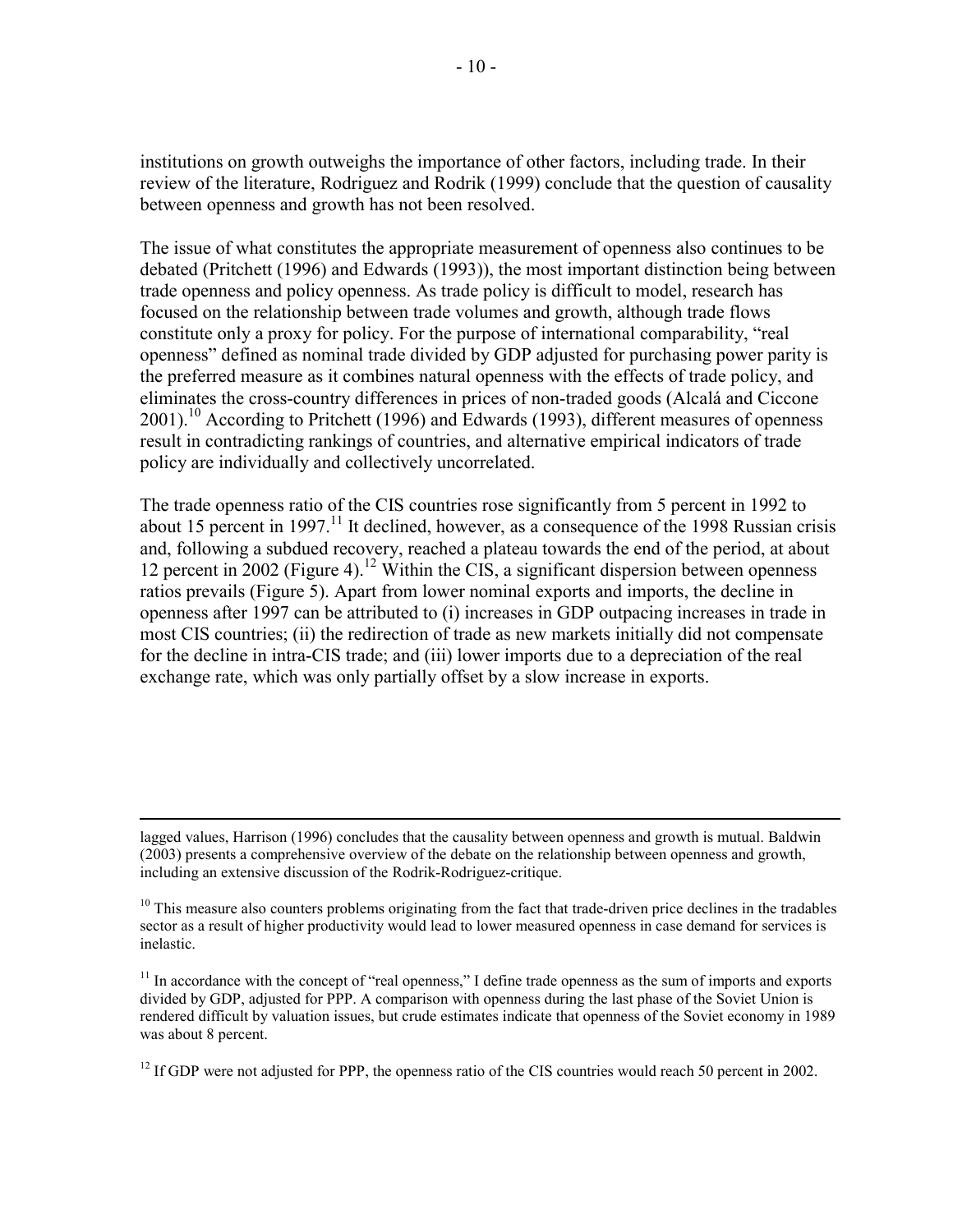

Figure 4. CIS: Openness, 1992–2002 (In percent)





Figure 5. International Comparison of Openness, 2002 (In percent)

Source: IMF, *Direction of Trade Statistics*, various issues.

Note: Country abbreviations stand for Armenia, Azerbaijan, Belarus, Georgia, Kazakhstan, Kyrgyz Republic, Moldova, Tajikistan, Turkmenistan, Ukraine, and Uzbekistan.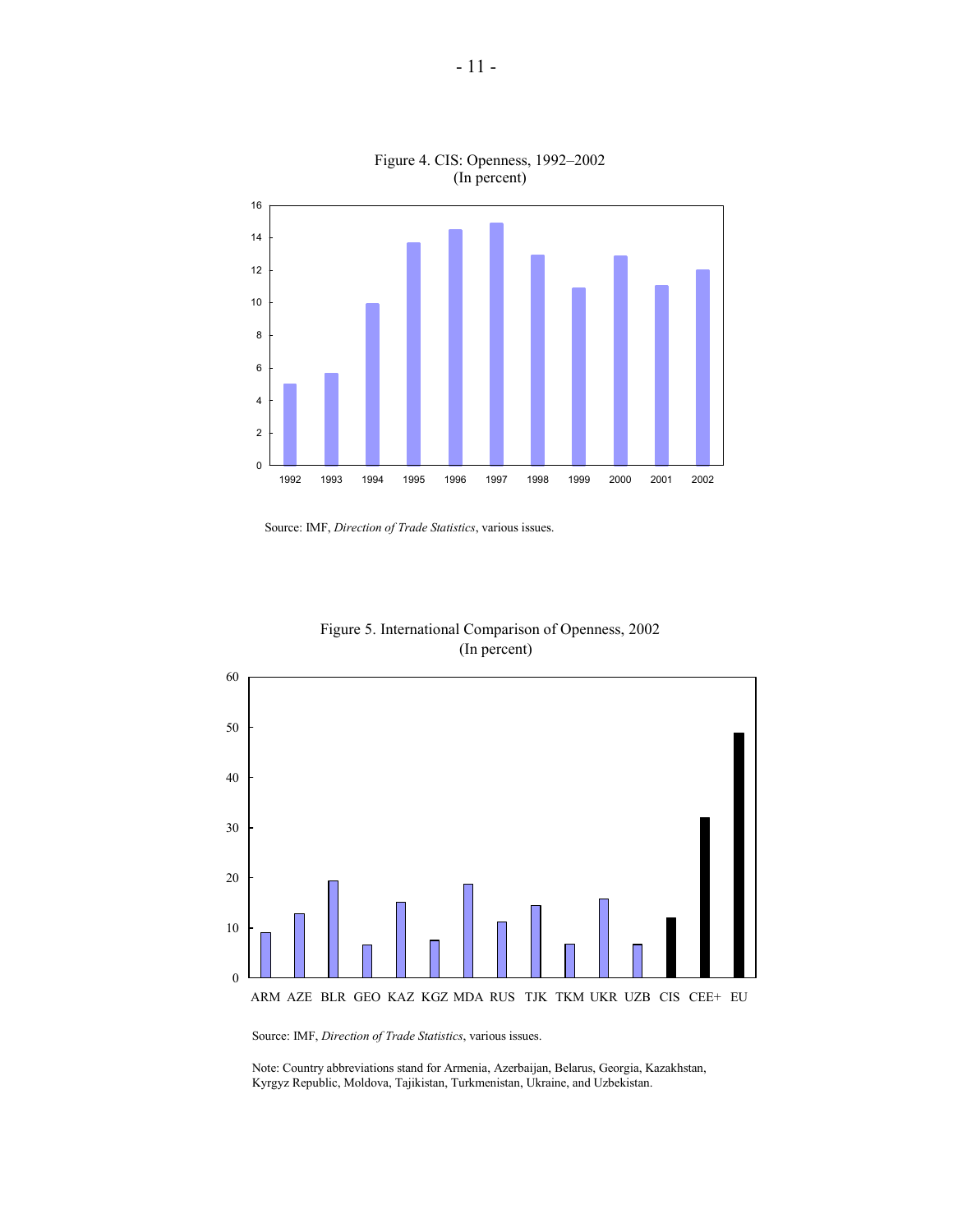In the following analysis I compare the trade openness patterns of the CIS countries to those of the CEE+ economies. More specifically, I regress trade openness on population, percapita-income, and the EBRD transition index. Population serves as the usual proxy for country size with an expected negative sign as, generally, larger countries are more inward oriented than smaller ones as a result of a larger number of domestic trade opportunities.<sup>13</sup> Per capita income, corrected for purchasing power parity, is used as a proxy for the stage of development and economic diversity with an expected positive coefficient sign. The coefficient for per capita income is typically interpreted in terms of intra-industry trade as richer countries tend to trade more differentiated varieties of products. I also include the EBRD transition index as an independent variable, expecting a positive coefficient sign on the assumption that success in macroeconomic and structural reforms correlates with a higher degree of openness. In accordance with standard procedures, the equation is specified in double-log format as

$$
Y_i = \beta_o + \beta_1 N_i + \beta_2 G_i + \beta_3 E_i + \varepsilon_i
$$

with

<u>.</u>

*Y* = trade openness ratio  $N =$  population  $G = GDP$  per capita, adjusted for PPP  $E =$ **EBRD** transition index  $\varepsilon$  = the error term

I estimate trade openness for the two sub-samples of 13 CEE+ countries and 12 CIS economies. The regression estimates for trade openness of the CEE+ show a close correlation as indicated by high values for the R-squared and F-statistics (Table 5). All coefficients have the expected signs and are significant at the 1-percent level. By contrast, for the sub-sample of CIS economies, the regression estimates are poor (Table 6). The coefficients are not significant and the R-squared and F-statistics indicate a very low correlation. These findings are unsurprising, given the range of factors with an impact on CIS trade (see below, Section IV), which are not captured by this equation.

<sup>&</sup>lt;sup>13</sup> While most research shows a negative correlation between population size and trade, exceptions exist (Oguledo and Macphee (1994); Brada and Mendez (1983)).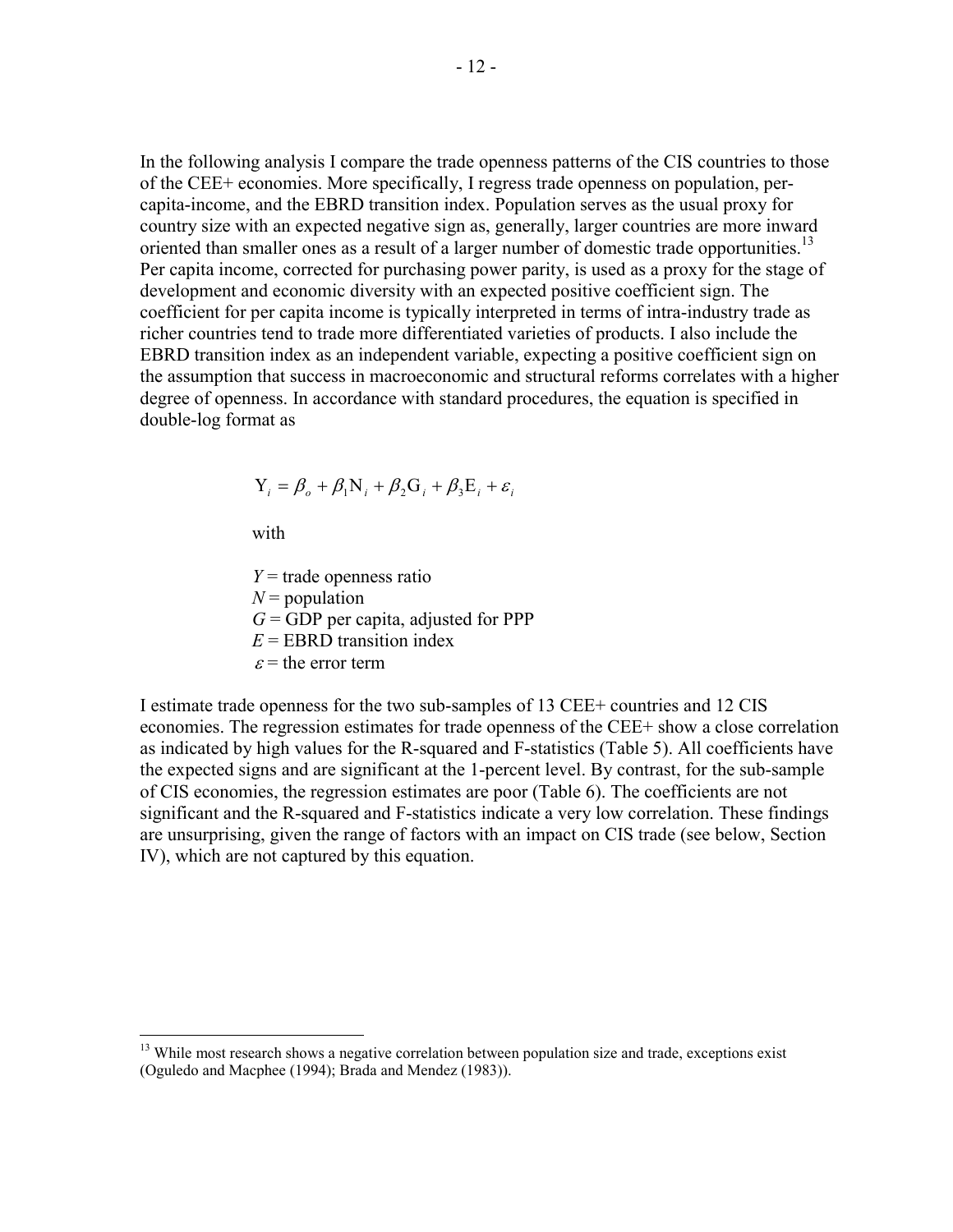| Table 5. Determinants of Openness for the CEE+ Countries |  |  |  |  |  |  |  |  |  |  |  |
|----------------------------------------------------------|--|--|--|--|--|--|--|--|--|--|--|
|----------------------------------------------------------|--|--|--|--|--|--|--|--|--|--|--|

Dependent Variable: OPENCEE

| Method: Least Squares<br>Included observations: 26<br>White Heteroskedasticity-Consistent Standard Errors & Covariance |                                                           |                                                                                                                            |                                                     |                                                                             |  |  |
|------------------------------------------------------------------------------------------------------------------------|-----------------------------------------------------------|----------------------------------------------------------------------------------------------------------------------------|-----------------------------------------------------|-----------------------------------------------------------------------------|--|--|
| Variable                                                                                                               | Coefficient                                               | Std. Error                                                                                                                 | t-Statistic                                         | Probability                                                                 |  |  |
| C<br><b>POPULATIONCEE</b><br><b>PPPCAPGDPCEE</b><br><b>TEBRDCEE</b>                                                    | $-2.232035$<br>$-0.313885$<br>0.391923<br>2.364553        | 0.851973<br>0.023971<br>0.114396<br>0.435575                                                                               | $-2.619843$<br>$-13.094400$<br>3.426031<br>5.428582 | 0.0156<br>0.0000<br>0.0024<br>0.0000                                        |  |  |
| R-squared<br>Adjusted R-squared<br>S.E. of regression<br>Sum squared resid<br>Log likelihood                           | 0.903909<br>0.890806<br>0.161982<br>0.577242<br>12.606260 | Mean dependent var<br>S.D. dependent var<br>Akaike info criterion<br>Schwarz criterion<br>F-statistic<br>Prob(F-statistic) |                                                     | 3.472430<br>0.490193<br>$-0.662020$<br>$-0.468467$<br>68.983130<br>0.000000 |  |  |

Table 6. Determinants of Openness for the CIS Countries

Dependent Variable: OPENCIS Method: Least Squares Included observations: 24 White Heteroskedasticity-Consistent Standard Errors & Covariance

| Variable             | Coefficient | Std. Error            | t-Statistic | Probability |
|----------------------|-------------|-----------------------|-------------|-------------|
| $\mathcal{C}$        | 3.905730    | 1.496478              | 2.609949    | 0.0168      |
| <b>POPULATIONCIS</b> | 0.047152    | 0.075683              | 0.623019    | 0.5403      |
| <b>PPPCAPGDPCIS</b>  | $-0.158551$ | 0.183403              | $-0.864492$ | 0.3976      |
| <b>TEBRDCIS</b>      | $-0.359325$ | 0.399372              | $-0.899725$ | 0.3790      |
| R-squared            | 0.072951    | Mean dependent var    |             | 2.433239    |
| Adjusted R-squared   | $-0.066106$ | S.D. dependent var    |             | 0.363826    |
| S.E. of regression   | 0.375660    | Akaike info criterion |             | 1.030745    |
| Sum squared resid    | 2.822402    | Schwarz criterion     |             | 1.227087    |
| Log likelihood       | $-8.368940$ | F-statistic           |             | 0.524613    |
|                      |             | Prob(F-statistic)     |             | 0.670357    |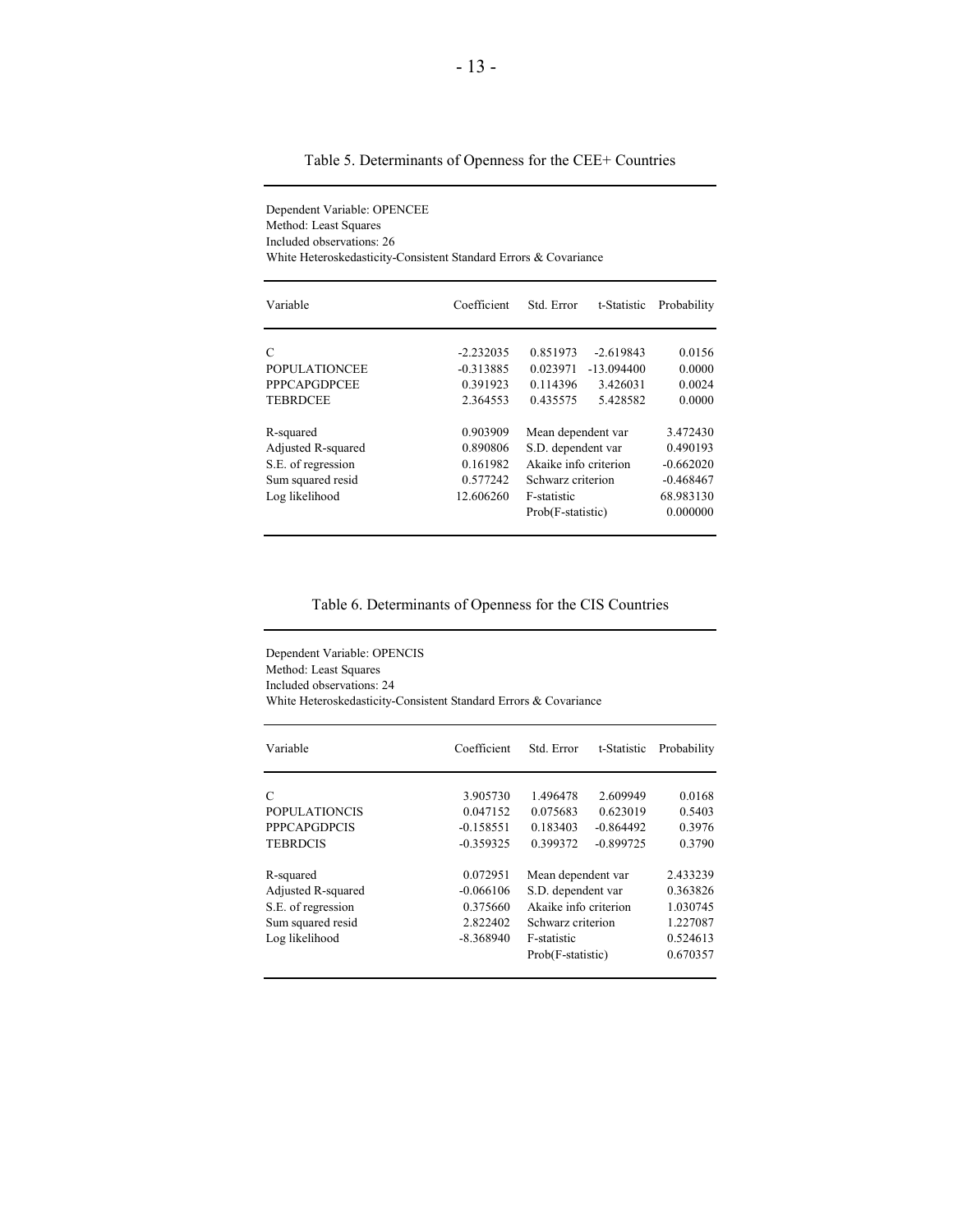Low trade openness of the CIS countries is often ascribed to the geographical isolation of the economies. Accordingly, distance has to be examined as an independent determinant of trade. My method for analyzing trade as a function of distance is to employ a gravity-type equation, which, in analogy with Newtonian physics, posits that trade between two countries should correlate positively with the size of the two economies and negatively with the distance between them.<sup>14</sup> Distance between two countries is used as a proxy for transport costs and usually measured between capitals.<sup>15</sup> The gravity model has proven very flexible in its ability to incorporate a wide range of specific additional determinants of bilateral trade flows, such as relative prices; proxies for cultural closeness and common history to capture trade related information costs; contiguity; and dummies for landlocked or island countries, and discriminatory trade agreements.<sup>16</sup>

To capture the role of distance as a determinant of trade, I estimate a regression model, which seeks to explain the transition countries' trade with the EU. In accordance with the definition of general openness, I analyze openness vis-à-vis the EU, defined as the sum of exports to and imports from the EU, divided by GDP adjusted for PPP. In line with the openness equation, the model includes as independent variables population; per capita income, corrected for purchasing power parity; and the EBRD transition index. The distance to Frankfurt (Main) is added as a proxy for distance to the  $EU:^{17}$ 

$$
Y_{EUI} = \beta_0 + \beta_1 N_i + \beta_2 G_i + \beta_3 E_i + \beta_4 D_i + \varepsilon_i
$$

with

<u>.</u>

 $Y_{EU}$  = trade openness ratio vis-à-vis the EU

 $N =$  population

 $G = GDP$  per capita, adjusted for PPP

 $E =$  EBRD transition index

 $D =$  distance to Frankfurt

 $\varepsilon$  = the error term

<sup>&</sup>lt;sup>14</sup> Theoretical foundations for the gravity model were developed by Anderson (1979), Bergstrand (1985) and (1989); Helpman and Krugman (1985); and Asilis and Rivera-Batiz (1994). Feenstra et al. (2001); Daerdorff (1998); Grossman (1998); and Evenett and Irwin (1996). Recent discussions of the gravity model have emphasized the need for correct econometric specification (Cheng and Wall (2002); Egger (2002); Jensen (2000); Mátyás (1997) and (1998)).

<sup>&</sup>lt;sup>15</sup> This could result in measurement difficulties as countries comprise numerous gravity centers, and identical distances can cause different costs because of the composition of trade and varying means of transportation (Havrylyshyn and Pritchett (1991); Cheng and Wall (2002)).

<sup>&</sup>lt;sup>16</sup> Bayoumi and others (2003); Loungani and others (2003); Frankel and Wei (1998); Eichengreen and Irwin (1996); Boisso and Ferrantino (1997); McCallum (1995); Oguledo/Macphee (1994).

<sup>&</sup>lt;sup>17</sup> See Havrylyshyn/Al-Atrash (1998).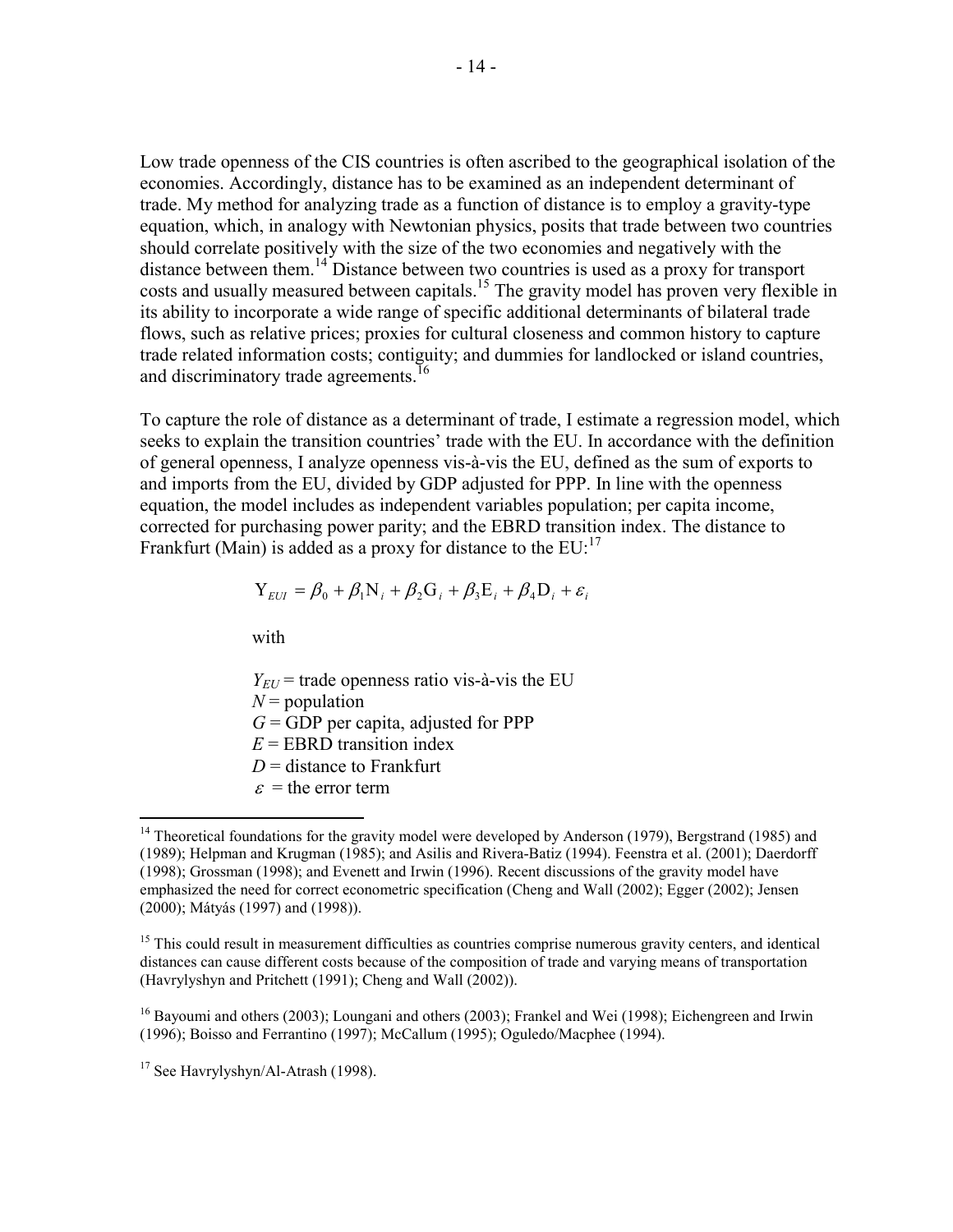In the empirical work that follows I estimate this equation for the sub-samples consisting of the CEE+ and CIS economies, based on pooled data for 1999 and 2001. For the group of CEE+ countries, the regression results for the model including distance demonstrate a good fit. As shown in Table 7, the coefficient for per capita GDP is significant at the 5 percent confidence level, while the other coefficients are significant at the 1 percent level. In line with regression results for overall openness, the OLS estimate for trade with the EU shows a poor correlation for the sub-sample of CIS economies (Table 8).<sup>18</sup>

| Dependent Variable: OPENEUCEE<br>Method: Least Squares<br>Included observations: 26<br>White Heteroskedasticity-Consistent Standard Errors & Covariance |             |                       |              |             |
|---------------------------------------------------------------------------------------------------------------------------------------------------------|-------------|-----------------------|--------------|-------------|
| Variable                                                                                                                                                | Coefficient | Std. Error            | t-Statistic  | Probability |
| $\mathcal{C}$                                                                                                                                           | $-0.905314$ | 1.061577              | $-0.852802$  | 0.4034      |
| <b>POPULATIONCEE</b>                                                                                                                                    | $-0.271320$ | 0.023921              | $-11.342440$ | 0.0000      |
| <b>PPPCAPGDPCEE</b>                                                                                                                                     | 0.325809    | 0.116132              | 2.805511     | 0.0106      |
| <b>TEBRDCEE</b>                                                                                                                                         | 2.295569    | 0.428156              | 5.361526     | 0.0000      |
| <b>DISTANCECEE</b>                                                                                                                                      | $-0.195375$ | 0.067078              | $-2.912650$  | 0.0083      |
| R-squared                                                                                                                                               | 0.951508    | Mean dependent var    |              | 2.947026    |
| Adjusted R-squared                                                                                                                                      | 0.942272    | S.D. dependent var    |              | 0.472253    |
| S.E. of regression                                                                                                                                      | 0.113467    | Akaike info criterion |              | $-1.343572$ |
| Sum squared resid                                                                                                                                       | 0.270369    | Schwarz criterion     |              | $-1.101630$ |
| Log likelihood                                                                                                                                          | 22.466440   | F-statistic           |              | 103.016100  |
|                                                                                                                                                         |             | Prob(F-statistic)     |              | 0.000000    |

Table 7. Determinants of Trade with the EU for the CEE+ Countries

<sup>&</sup>lt;sup>18</sup> Model extensions including price variables and dummies for landlocked countries and energy exporters did not yield any consistently significant results.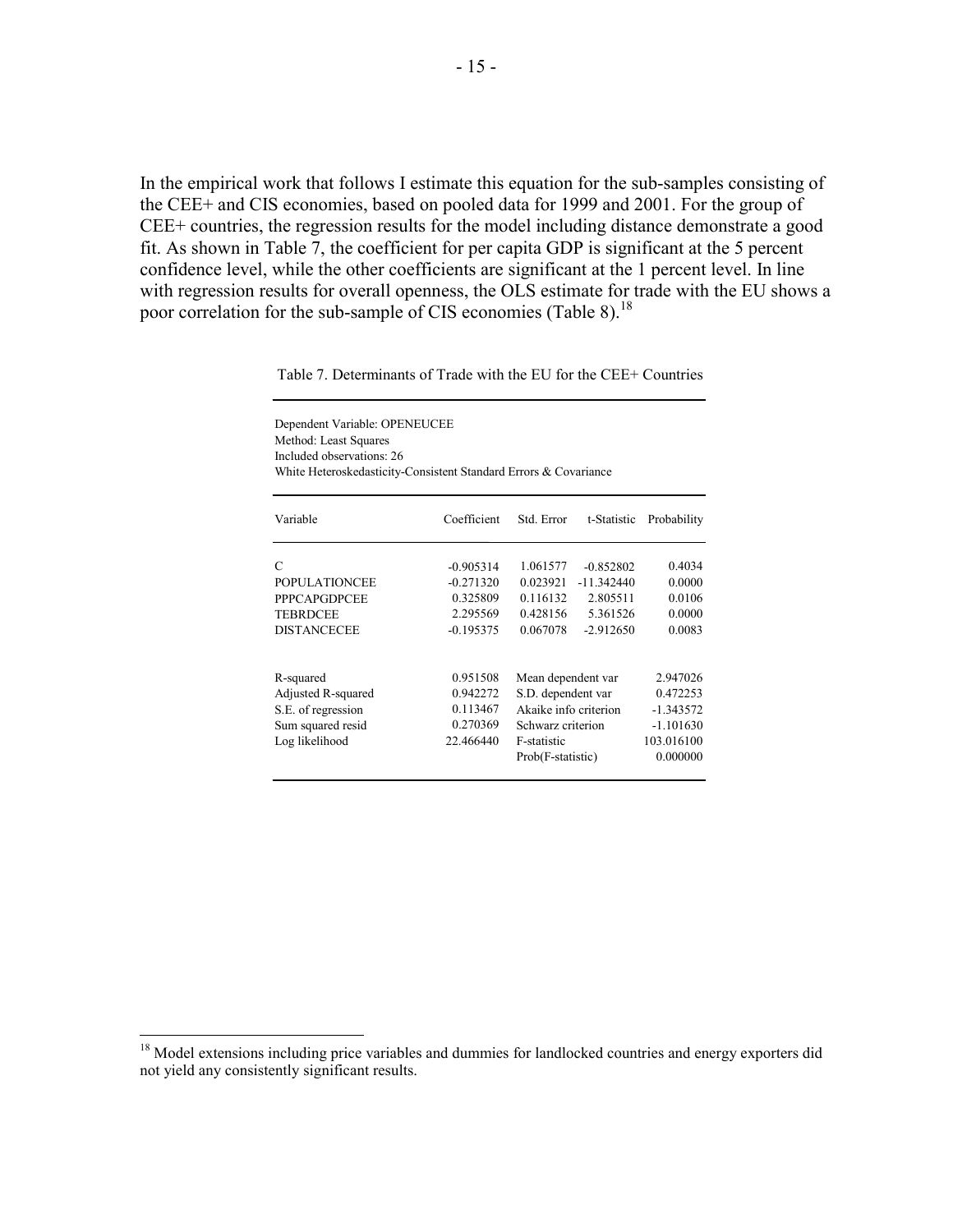| Dependent Variable: OPENEUCIS<br>Method: Least Squares<br>Included observations: 24<br>White Heteroskedasticity-Consistent Standard Errors & Covariance |              |                         |             |             |  |  |  |
|---------------------------------------------------------------------------------------------------------------------------------------------------------|--------------|-------------------------|-------------|-------------|--|--|--|
| Variable                                                                                                                                                | Coefficient  | Std. Error              | t-Statistic | Probability |  |  |  |
| C                                                                                                                                                       | 5.277135     | 2.275016                | 2.319604    | 0.0317      |  |  |  |
| <b>POPULATIONCIS</b>                                                                                                                                    | 0.081054     | 0.077785                | 1.042035    | 0.3105      |  |  |  |
| <b>PPPCAPGDPCIS</b>                                                                                                                                     | $-0.284854$  | 0.192677                | $-1.478406$ | 0.1557      |  |  |  |
| <b>TEBRDCIS</b>                                                                                                                                         | 0.466898     | 0.363413                | 1.284759    | 0.2143      |  |  |  |
| <b>DISTANCECIS</b>                                                                                                                                      | $-0.337185$  | 0.162607                | $-2.073623$ | 0.0520      |  |  |  |
| R-squared                                                                                                                                               | 0.298082     | Mean dependent var      |             | 0.991835    |  |  |  |
| Adjusted R-squared                                                                                                                                      | 0.150310     | S.D. dependent var      |             | 0.470994    |  |  |  |
| S.E. of regression                                                                                                                                      | 0.434156     | Akaike info criterion   |             | 1.352227    |  |  |  |
| Sum squared resid                                                                                                                                       | 3.581341     | Schwarz criterion       |             | 1.597655    |  |  |  |
| Log likelihood                                                                                                                                          | $-11.226730$ | 2.017172<br>F-statistic |             |             |  |  |  |
|                                                                                                                                                         |              | Prob(F-statistic)       |             | 0.132777    |  |  |  |

Table 8. Determinants of Trade with the EU for the CIS Countries

In the remainder of this section, I estimate the trade with the EU, which the CIS countries could have reached in 2001, if their transition record had been similar to that of the CEE+ countries.19 While many differences exist between the CIS countries and other transition economies, the CEE+ countries appear to be the most appropriate reference group of countries. Several studies have concluded that the transition economies of Central and Eastern Europe had succeeded in establishing openness ratios and trade patterns in accordance with comparable developed countries already in the early and mid-1990s.<sup>20</sup>

In an out-of-sample simulation,<sup>21</sup> I apply the parameters estimated for the 13 CEE+ countries to the actual data for CIS population, per capita income, and their economies' distance to Frankfurt. With regard to the transition index, I simulate reform achievements comparable to those of the CEE+ countries for the CIS economies. Accordingly, the transition indices for the CIS countries are scaled up to show the same average as the actual transition indices of the CEE+ countries, equal to an increase of 37 percent.

<sup>&</sup>lt;sup>19</sup> The gravity model has been widely used to project bilateral trade, in both in-sample and out-of-sample simulations. Studies on the potential volume and direction of CEE trade include Wang and Winters (1991); Winters and Wang (1994); Hamilton and Winters (1992); Baldwin (1993) and (1994); Gros/Steinherr (1995); and Byers et al. (2000).

 $20$  Gros and Gonciarz (1996); Winters and Wang (1994); Wang and Winters (1991); and Hamilton and Winters (1992).

 $21$  Unlike in-sample estimates, an out-of-sample simulation avoids the econometric problems of interpreting the residual of the estimated equation as the difference between actual and potential trade (Egger (2002)).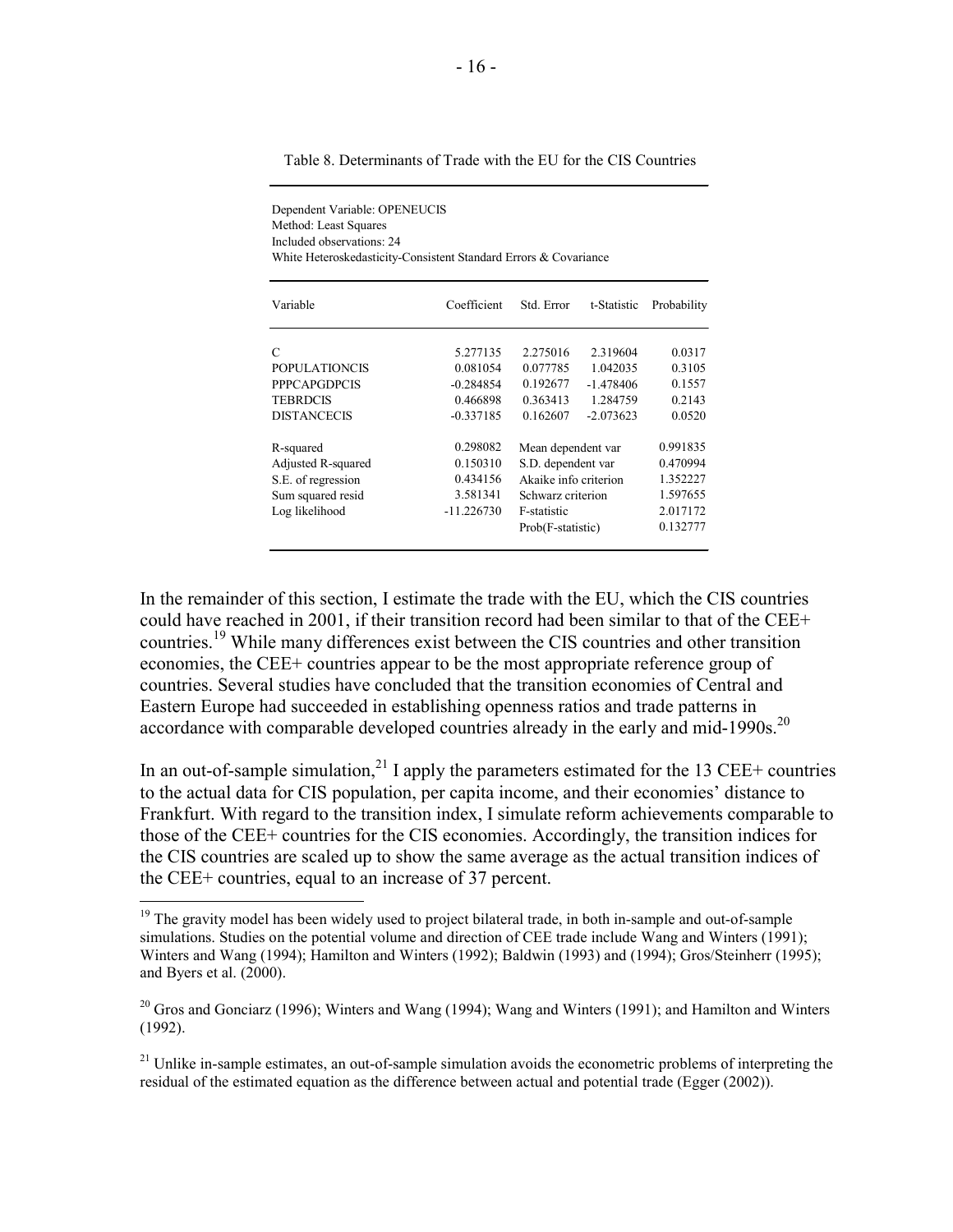The results of this simulation are reported in Table 9, showing a substantial disparity between actual and simulated trade. The CIS countries could have traded US\$ 119 bn more with the EU in 2001, equal to 183 percent of their actual trade with the EU and equal to 2.5 percent of overall EU trade. In the case of Georgia, the unrealized trade potential is largely explained by artificially low actual trade due to unrecorded shuttle trade. A substantial part of the Kyrgyz Republic's trade potential remains idle due to trade restrictions by neighboring countries (see below).

|                 | Additional CIS Trade with the EU |                                 |  |
|-----------------|----------------------------------|---------------------------------|--|
|                 | (In <b>USSm</b> )                | (In percent of<br>actual trade) |  |
| Armenia         | 1,828.0                          | 537.6                           |  |
| Azerbaijan      | 802.0                            | 42.6                            |  |
| <b>Belarus</b>  | 1,895.8                          | 91.9                            |  |
| Georgia         | 5,281.0                          | 1,057.1                         |  |
| Kazakhstan      | 14,275.2                         | 405.3                           |  |
| Kyrgyz Republic | 1,917.2                          | 1,114.0                         |  |
| Moldova         | 1,626.1                          | 438.0                           |  |
| Russia          | 76,185.1                         | 162.6                           |  |
| Tajikistan      | 180.8                            | 70.9                            |  |
| Turkmenistan    | 350.4                            | 92.4                            |  |
| Ukraine         | 13,326.7                         | 170.0                           |  |
| Uzbekistan      | 1,740.9                          | 183.2                           |  |
| Total           | 119,409.2                        | 183.4                           |  |

Table 9. CIS: Potential Trade with the EU, 2001

#### **IV. REASONS FOR LOWER-THAN-EXPECTED TRADE**

The previous sections have found that CIS countries do not trade "enough" relative to other transition economies even after accounting for the role of distance. The difference between actual and potential trade of the CIS countries can be explained by both regional and countryspecific factors, some of which constitute a legacy of the Soviet Union. Key factors are slow progress in transition; severe restrictions to trade, including trade blockades in the Caucasus and Central Asia; geographic and topographic features; weaknesses in physical infrastructure; and corruption and governance problems in customs and transport services. Political tensions among the CIS countries and restrictions to market access in some of the CIS countries' main trading partners add to the difficulties.

The transition record of the CIS countries lags behind that of other transition economies. The European Bank for Reconstruction and Development (EBRD) transition index, which captures the overall reform record of the transition economies, shows very clearly that reforms in the CIS have been less comprehensive than in the CEE+ countries, although all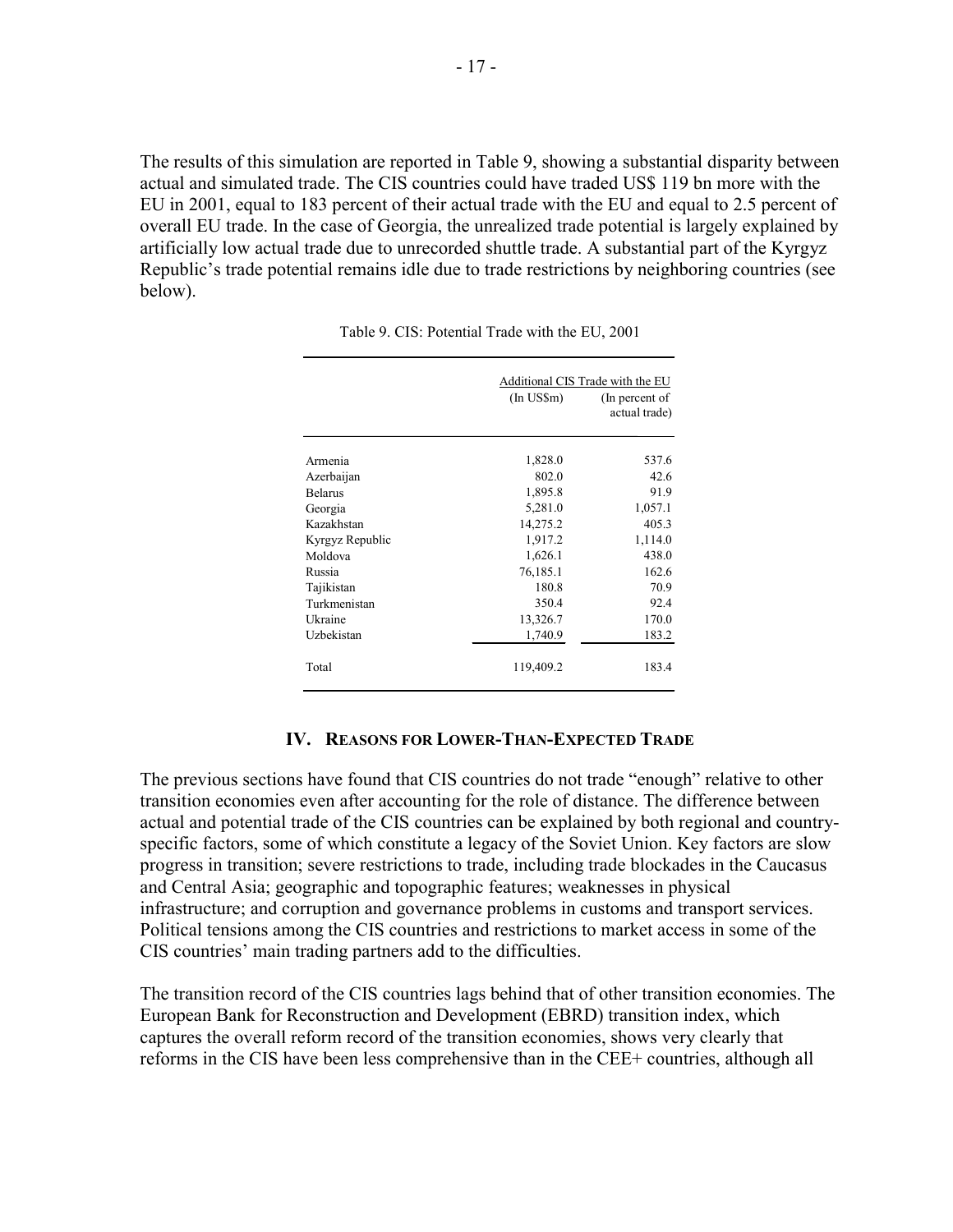CIS countries have made progress during  $1992-2002$ <sup>22</sup> While the average score for the CIS economies was only 2.3, the CEE+ countries reached an average score of 3.2 in 2002.

The lower trade openness ratio of the CIS economies is partly explained by formal and informal trade barriers, established in spite of numerous regional trade agreements and the frequently expressed belief in the benefits of free trade. Formal barriers to trade are captured by the IMF trade restrictiveness index, which takes into account trade taxes and nontariff barriers (Table 10).<sup>23</sup> The average trade restrictiveness index for the CIS countries reached 3.8 in 2002, significantly higher than the average of 2.0 for the CEE+ countries and the Baltics. In Central Asia Kazakhstan, Turkmenistan, and Uzbekistan maintain highly restrictive regimes, with a considerable negative impact also on their neighbors. Tariff barriers play a less significant role as import tariffs have been brought down from an average of 11.0 percent in 1995 to an average of 8.7 percent in 2002, but non-tariff barriers remain important. Some countries impose seasonal tariffs in addition to the ones captured by the index. Several state monopolies for certain exports are maintained in Central Asia. Delayed repayments of VAT refunds to exporters in several CIS countries constitute an additional obstacle to exports. Although a multitude of regional trade agreements have been signed and ratified by CIS countries (Table 11), their overall impact beyond political signaling remains limited.

|                 | Average Import Tariff |      | Trade Restrictiveness Index |                |
|-----------------|-----------------------|------|-----------------------------|----------------|
|                 | 1997                  | 2002 | 1997                        | 2002           |
| Armenia         | 3.7                   | 4.0  |                             |                |
| Azerbaijan      | 10.81/                | 10.8 |                             | 2              |
| <b>Belarus</b>  | 12.6                  | 12.2 | 8                           | 8              |
| Georgia         | 10.62/                | 10.9 | 5                           | $\overline{c}$ |
| Kazakhstan      | 13.3                  | 7.8  | 5                           | 4              |
| Kyrgyz Republic | 10.02/                | 5.1  | 2                           |                |
| Moldova         | 9.4                   | 6.9  |                             |                |
| Russia          | 14.0                  | 10.7 | $\mathfrak{D}$              | 5              |
| Tajikistan      | 8.03/                 | 8.0  |                             |                |
| Turkmenistan    | N.A.                  | N.A. |                             |                |
| Ukraine         | 10.0                  | 12.7 | 5                           | 5              |
| Uzbekistan      | 29.0                  | 15.3 | 10                          | 9              |

Table 10. CIS: Trade Restrictiveness, 1997 and 2002

Source: IMF.

 $\overline{a}$ 

1/ Data are for 2000. 2/ Data are for 1999. 3/ Data are for 1998.

<sup>&</sup>lt;sup>22</sup> The EBRD transition index uses a scale of 1 to 4, where 1 stands for "no reforms" and 4 for a developed market economy. It comprises indices for liberalization, stabilization, the financial sector, privatization, enterprises and markets, infrastructure, and social reform.

 $^{23}$  The index combines a measurement of trade taxes and nontariff barriers. While the level of 1 means no restrictions, the index level of 10 implies pervasive restrictions affecting more than 40 percent of total trade and trade taxes above 20 percent.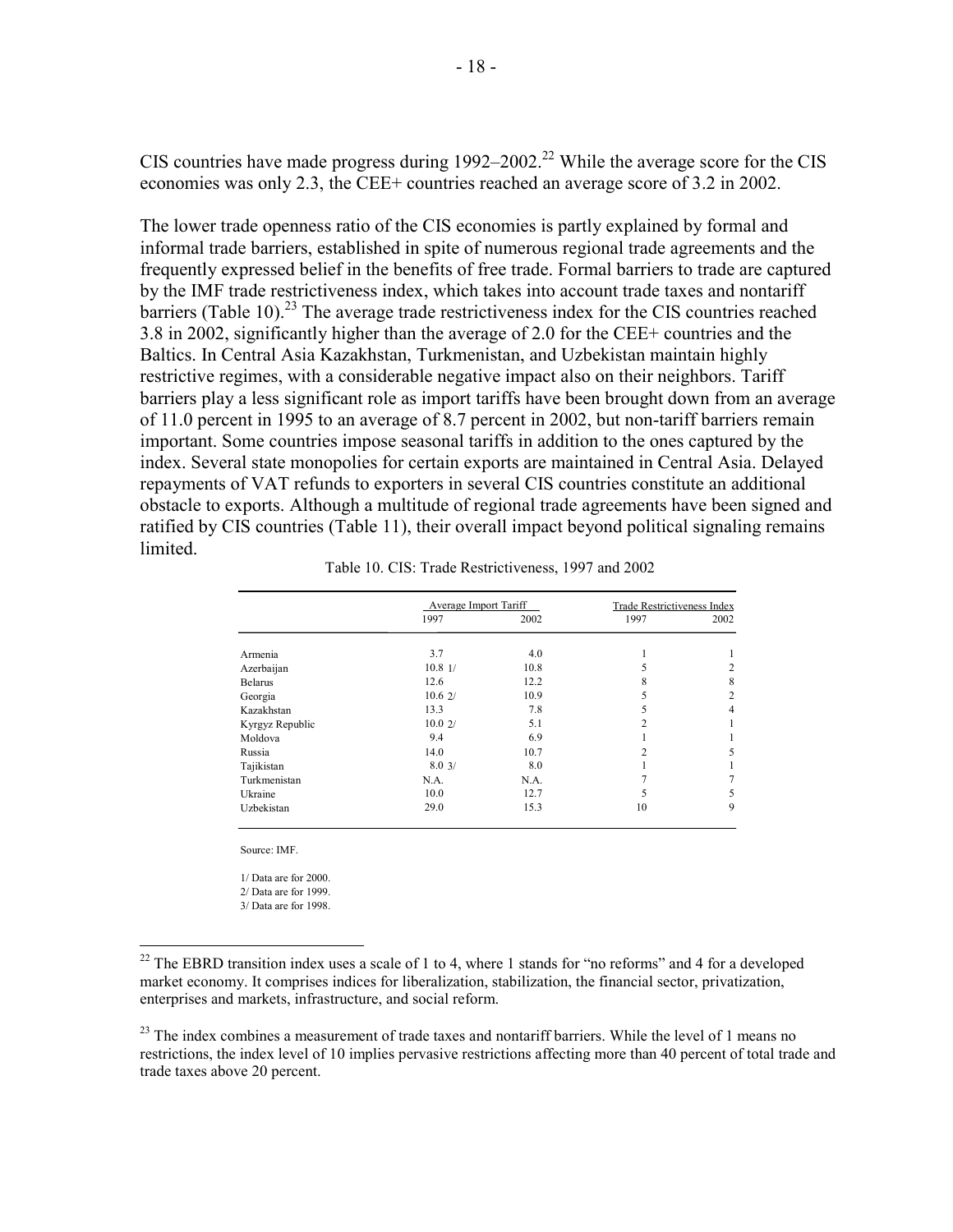#### Table 11. CIS: Regional Trade Agreements

| <b>Multilateral agreements</b>           |                                                                                           | Date       | <b>Member countries</b>                                                                                             |  |
|------------------------------------------|-------------------------------------------------------------------------------------------|------------|---------------------------------------------------------------------------------------------------------------------|--|
| Asia-Pacific Economic Cooperation (APEC) |                                                                                           | 11/98      | Russia (designate)                                                                                                  |  |
| Balkan Stability Pact Free Trade Zone    |                                                                                           | 2001       | Moldova                                                                                                             |  |
| Black Sea Economic Co-operation (BSEC)   |                                                                                           | 6/25/1992  | Armenia, Azerbaijan, Georgia,<br>Moldova, Russia, Ukraine                                                           |  |
| Eurasian Economic Community (EAEC)       |                                                                                           | 5/2001     | Belarus, Kazakhstan, Kyrgyz                                                                                         |  |
|                                          | (previously CIS Customs Union, since 1/6/1995)<br>Economic Cooperation Organization (ECO) | 1992       | Republic, Russia, Tajkistan<br>Azerbaijan, Kazakhstan, Kyrgyz<br>Republic, Tajkistan, Turkmeni-<br>stan, Uzbekistan |  |
|                                          | Central Asian Union (CAU)                                                                 | 1994       | Kazakhstan, Kyrgyz Republic,<br>Uzbekistan                                                                          |  |
|                                          | EU Trade and Economic Cooperation Agreement                                               | 7/1/1998   | Moldova                                                                                                             |  |
|                                          |                                                                                           | N.A.       | Russia                                                                                                              |  |
|                                          |                                                                                           | 1998       | Turkmenistan                                                                                                        |  |
|                                          |                                                                                           | N.A.       | Ukraine                                                                                                             |  |
| World Trade Organization (WTO)           |                                                                                           | 2/5/2003   | Armenia                                                                                                             |  |
|                                          |                                                                                           | 6/14/2000  | Georgia                                                                                                             |  |
|                                          |                                                                                           | 12/20/1998 | Kyrgyz Republic                                                                                                     |  |
|                                          |                                                                                           | 7/26/2001  | Moldova                                                                                                             |  |
|                                          | Applied for membership in WTO                                                             | 7/97       | Azerbaijan                                                                                                          |  |
|                                          |                                                                                           | 10/93      | <b>Belarus</b>                                                                                                      |  |
|                                          |                                                                                           | 2/1996     | Kazakhstan                                                                                                          |  |
|                                          |                                                                                           | 6/1993     | Russia                                                                                                              |  |
|                                          |                                                                                           | 7/2001     | Tajikistan                                                                                                          |  |
|                                          |                                                                                           | 12/93      | Ukraine                                                                                                             |  |
|                                          |                                                                                           | 12/94      | Uzbekistan                                                                                                          |  |
| <b>Bilateral Agreements</b>              |                                                                                           |            |                                                                                                                     |  |
| Country                                  | Partner                                                                                   | Date       | Type of<br>Agreement                                                                                                |  |
| Armenia                                  |                                                                                           | N.A.       |                                                                                                                     |  |
|                                          | Argentina<br>Georgia                                                                      | 11/11/1998 |                                                                                                                     |  |
|                                          | Kyrgyz Republic                                                                           | 10/27/1995 |                                                                                                                     |  |
| Azerbaijan                               | Georgia                                                                                   | 7/10/1996  | Free Trade Area (FTA)                                                                                               |  |
|                                          | Kazakhstan                                                                                | 1997       |                                                                                                                     |  |
|                                          | Moldova                                                                                   | 6/7/1995   |                                                                                                                     |  |
|                                          | Russia                                                                                    | 1992       |                                                                                                                     |  |
|                                          | Turkmenistan                                                                              | 1996       |                                                                                                                     |  |
|                                          | Ukraine                                                                                   | 1995       |                                                                                                                     |  |
|                                          | Uzbekistan                                                                                | 1996       |                                                                                                                     |  |
| <b>Belarus</b>                           | Russia                                                                                    | N.A.       |                                                                                                                     |  |
|                                          | Turkmenistan                                                                              | 1/1/2000   | <b>FTA</b>                                                                                                          |  |
|                                          | Ukraine                                                                                   | 6/4/1996   | <b>FTA</b>                                                                                                          |  |
| Georgia                                  | Kazakhstan                                                                                | 7/16/1999  |                                                                                                                     |  |
|                                          | Russia                                                                                    | 5/10/1994  |                                                                                                                     |  |
|                                          | Russia                                                                                    | 2/11/2000  | <b>FTA</b>                                                                                                          |  |
|                                          | Turkmenistan                                                                              | 1/1/2000   |                                                                                                                     |  |
|                                          | Ukraine                                                                                   | 6/4/1996   |                                                                                                                     |  |
|                                          | Kazakhstan Kyrgyz Republic                                                                | 11/11/1995 | FTA                                                                                                                 |  |
| Kyrgyz Rep. Moldova                      |                                                                                           | 11/21/1996 |                                                                                                                     |  |
|                                          | Russia                                                                                    | 4/24/1993  |                                                                                                                     |  |
|                                          | Ukraine                                                                                   | 1/19/1998  |                                                                                                                     |  |
|                                          | Uzbekistan                                                                                | 3/20/1998  |                                                                                                                     |  |
| Moldova                                  | Romania                                                                                   | N.A.       | <b>FTA</b>                                                                                                          |  |
|                                          | Romania                                                                                   | 1/1/1995   |                                                                                                                     |  |
| <b>Ukraine</b>                           | Estonia                                                                                   | 3/14/1996  | <b>FTA</b>                                                                                                          |  |
|                                          | Lithuania                                                                                 | N.A.       |                                                                                                                     |  |
|                                          | Macedonia                                                                                 | 1/2001     | <b>FTA</b>                                                                                                          |  |
|                                          | Latvia                                                                                    | N.A.       | <b>FTA</b>                                                                                                          |  |
| Uzbekistan                               | Afghanistan                                                                               | 2002       | Customs Union                                                                                                       |  |
|                                          |                                                                                           |            |                                                                                                                     |  |

Source: IMF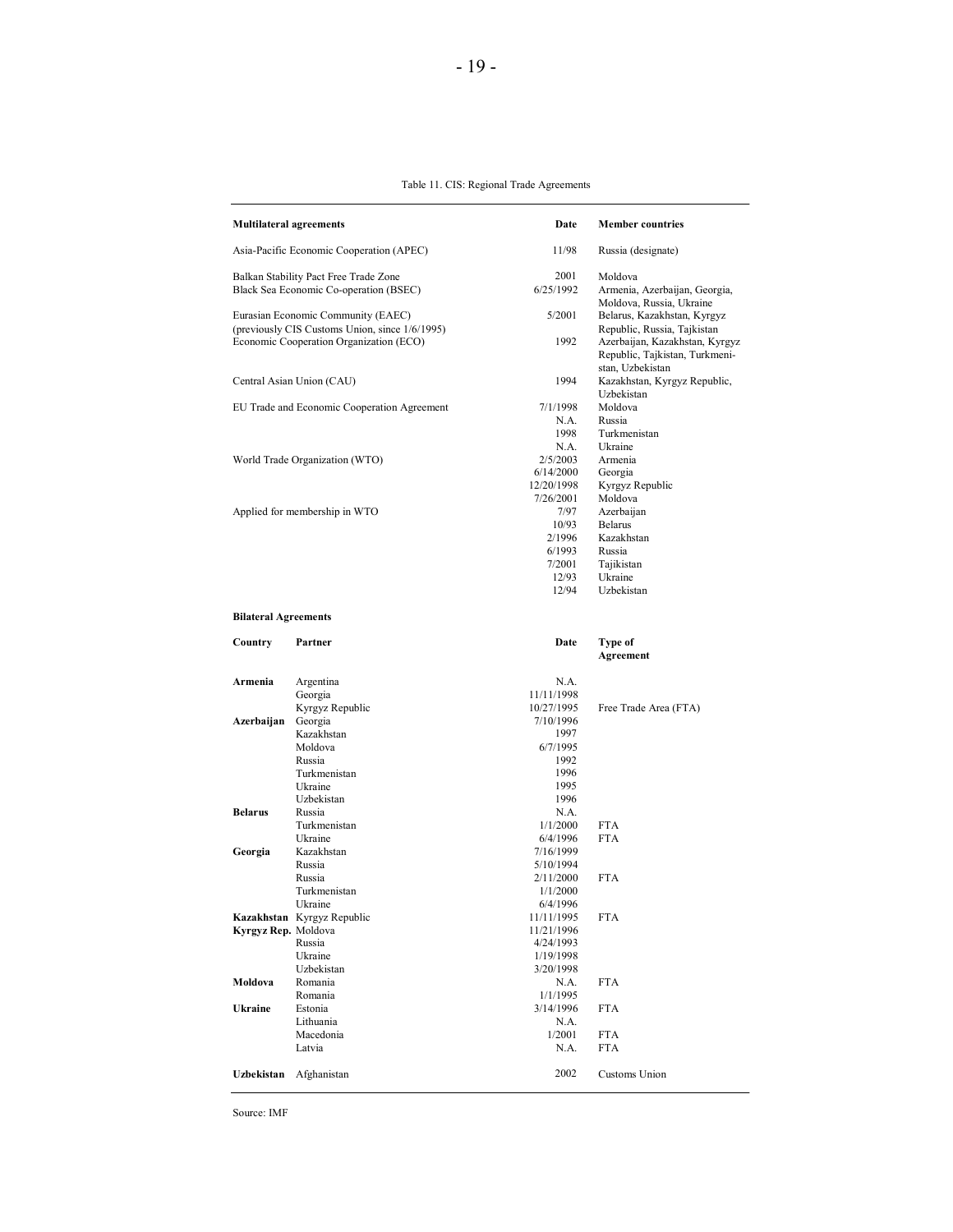Even beyond the mere distance from major markets, geographic and topographic features inhibit CIS trade. Geographic isolation of many landlocked CIS countries hinders access to global markets by increasing transportation costs and reducing their attractiveness to foreign investors (Bartlett 2001). In the countries of the Caucasus and Central Asia topographic impediments add to transportation costs. In sharp contrast to the CEE+ countries, the CIS countries, except Russia, do not share a common border with the EU.

The physical infrastructure for both surface transport and energy is generally poor and continues to reflect Soviet planning priorities. The quality of roads is low and deteriorating (Djankov and Freund (2002)), while rail transport to regions outside the CIS is rendered more expensive by gage differences. Despite the construction of several new pipelines, the energy infrastructure largely remains a Soviet legacy, adding to the costs for energy transit and constraining energy trade both within the CIS and between the CIS and other regions (Dodsworth et al. (2002)). Non-transparent and discriminatory restrictions of access to transit pipelines for gas and oil by government dominated companies add to the difficulties. Regulations forcing oil companies to ensure domestic supplies before being granted access to the export market are also imposed.

Lack of good governance and widespread corruption are additional factors that inhibit CIS trade. For the eight CIS countries included in the 2001 and 2002 annual reports of Transparency International, the average Corruption Perceptions Index amounted to 2.7, compared to 4.1 for the 13 CEE+ countries and 7.6 for the EU.<sup>24</sup> Corruption in customs and transport services is widespread throughout the entire region, albeit difficult to quantify. In many CIS countries transportation enterprises face several layers of official and unofficial  $costs.<sup>25</sup>$ 

Political tensions at the inter- and intrastate level have added to the costs of CIS trade. In Tajikistan and Moldova national consolidation was impeded by ethno-national conflict. Political instability in the Caucasus has put this region at a further disadvantage with regard to trade relations. Below the level of open conflict, the absence of intra-CIS cooperation constitutes an obstacle, in particular with respect to the exploitation of natural resources. In Central Asia, prospects for regional trade are inhibited by regional rivalries.<sup>26</sup>

1

 $^{24}$  On a scale from 1 to 10, 1 implies severe corruption and 10 the absence of corruption. Of the 25 transition countries, Armenia, the Kyrgyz Republic, the Former Yugoslav Republic of Macedonia, Tajikistan, and Turkmenistan are not covered by either the 2001 or 2002 reports of Transparency International. The averages reflect the latest available data.

<sup>&</sup>lt;sup>25</sup> The Asian Development Bank (ADB) estimates that the costs for taking a truck from Bishkek in the Kyrgyz Republic to Novosibirsk in Russia amount to US\$ 1,598 (in addition to costs for the driver and fuel), 82 percent of which go to Kazakhstan. According to ADB the costs for a representative truck on this route could be brought down by 75 percent if only official costs mattered.

 $^{26}$  In this context, the deliberate destruction of a bridge to the Kyrgyz Republic by the government of Uzbekistan in order to prevent shuttle trade remains an extreme example of government intervention.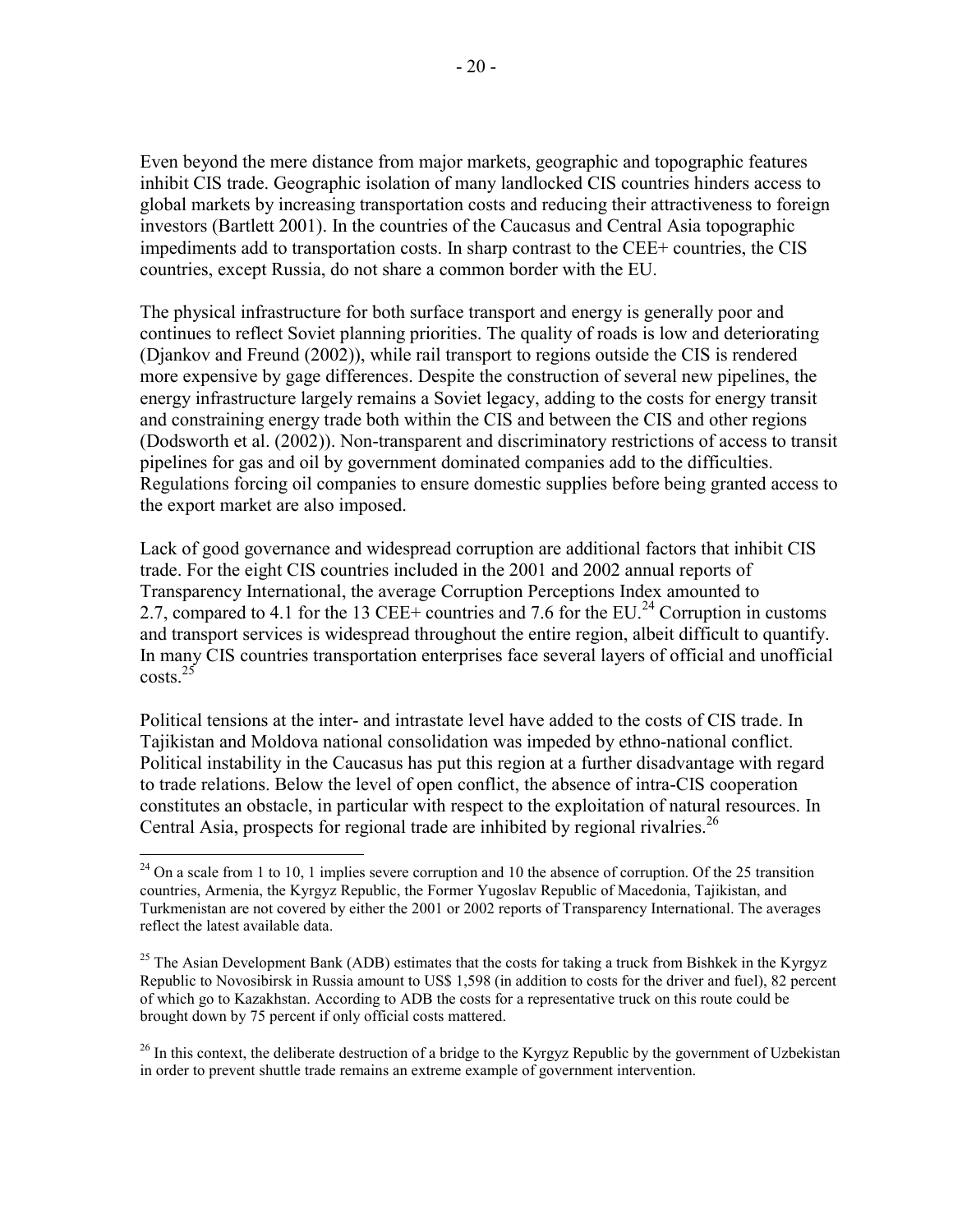Protectionism on the side of potential importers outside the CIS is most pronounced in areas of trade where several CIS countries have the largest comparative advantage. Exports of agricultural products are hindered by the Common Agricultural Policy of the EU and (with the exception of Russia) the absence of country specific sub-quotas for its grain exports from the EU. Despite the partnership and cooperation agreements, which all CIS countries, except Tajikistan, have signed with the EU, CIS access to the EU market is constrained by the absence of trade concessions of the type, which have been granted to several CEE+ countries. Moreover, most CIS countries continue to be classified as nonmarket economies by the EU and the US. CIS metal exports are affected by the increase in U.S. steel tariffs and antidumping investigations.

#### **V. SUMMARY AND CONCLUSIONS**

While the newly established countries developed their political independence very rapidly, economic integration following decades of Soviet planning proved more resilient, despite multiple shocks. As a result, the reorientation of trade was less pronounced in the CIS than in other transition economies. Although the share of intra-CIS trade has declined, trade with developed market economies has increased rather slowly. The concentration of export commodities and export markets remains high and has, for some CIS countries, increased.

Trade openness of the CIS increased through 1997, but fell to a lower-level plateau in the aftermath of the 1998 Russian crisis. The comparison with openness ratios of other transition economies shows that the CIS countries continue to lag behind in opening up their economies to trade. Lower than expected CIS openness results from both regional and country-specific factors, including slow progress in transition; restrictions to trade; geographic features; weak infrastructure; governance and corruption problems in customs and transport services; trade blockades; political conflicts; and restrictions to market access by trading partners.

Trade openness could be expected to increase substantially if the CIS countries pursued market-oriented reforms more vigorously, with a likely positive impact on growth. Once financial integration in the CIS has reached the level of more developed countries, a higher level of trade integration would likely also reduce the potential for external shocks. My regression results show that an EBRD transition index in line with the average achieved by the CEE+ countries would correspond to an increase in CIS trade with the EU by 183 percent. Areas of reform that could be expected to have a positive impact on CIS trade include the reduction of official and unofficial trade barriers; improvements to infrastructure in order to reduce the costs of trade; the elimination of corruption in customs and transport services; and closer cooperation at the level of economic policy in order to overcome regional obstacles to trade. Broader participation in the WTO could be expected to enhance trade liberalization in the entire region.<sup>27</sup> Successful market-oriented reforms including

<sup>&</sup>lt;sup>27</sup> To date only the Kyrgyz Republic, Georgia, Moldova, and Armenia have joined the WTO while all other CIS countries, except Turkmenistan, have applied for membership.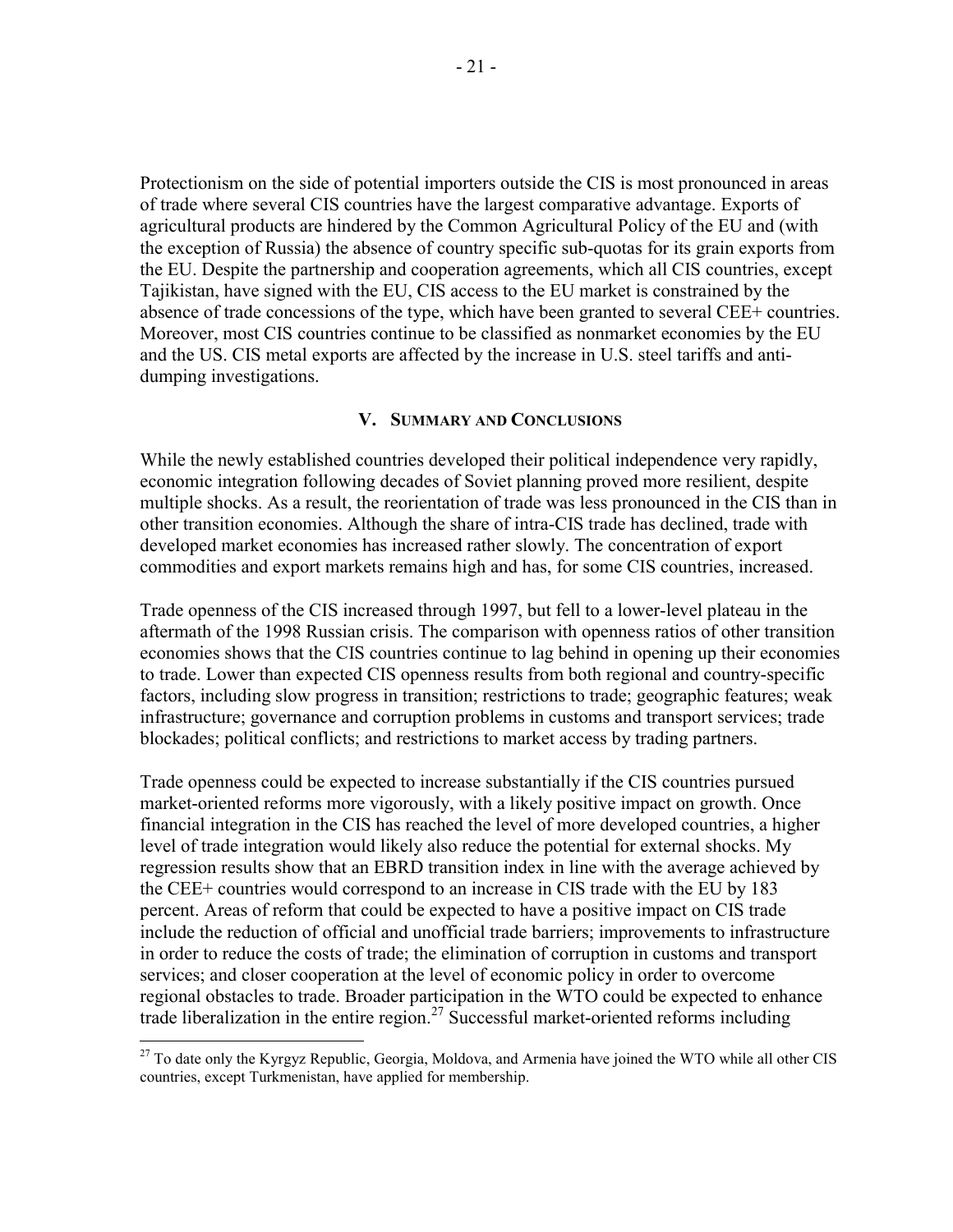enterprise restructuring could result in a diverse range of competitive export commodities in combination with the development of marketing channels, thereby rendering the CIS economies less vulnerable to shocks and protectionism of trade partners.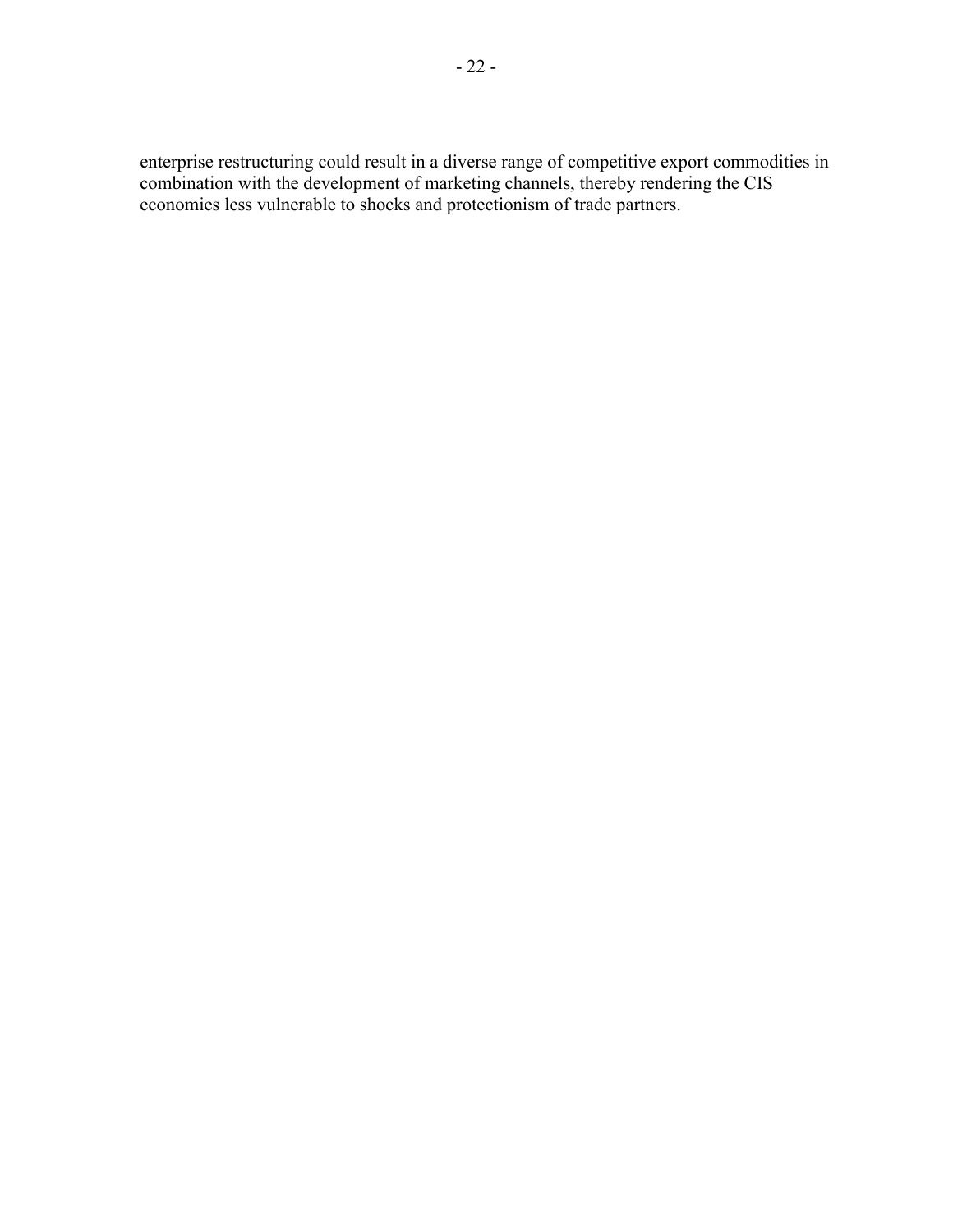#### **REFERENCES**

- Alcalá, Francisco, and Antonio Ciccone, 2001, "Trade and Productivity," CEPR Discussion Paper No. 3095.
- Anderson, James, 1979, "A Theoretical Foundation for the Gravity Equation," American Economic Review, Volume 69, March, pp. 106–116.
- Anderson, James E., and Peter J. Neary, 1996, "A New Approach to Evaluating Trade Policy," The Review of Economic Studies, Volume 63, January, pp. 107–125.
- Asilis, Carlos M., and Luis A. Rivera-Batiz, 1994, "Geography, Trade Patterns, and Economic Policy," IMF Working Paper 94/16 (Washington: International Monetary Fund).
- Baldwin, Robert E., 2003, "Openness and Growth: What's the Empirical Relationship?," NBER Working Paper 9578, Cambridge MA.
- Barro, Robert J., and Xavier Sala-i-Martin, 1995, "Technological Diffusion, Convergence, and Growth," NBER Working Paper No. 515.
- Bartlett, David L., 2001, "Economic Development in the Newly Independent States: The Case for Regionalism", The European Journal of Development Research, Vol. 13, No.1, June, pp. 135–153.
- Bayoumi, Tanim, et al., 2003, "Fatal Attraction," IMF Working Paper 03/80 (Washington: International Monetary Fund).
- Belkindas, Misha, and Olga V. Ivanovna, 1995, "Foreign Trade Statistics in the USSR and Successor States," World Bank, Washington D.C.
- Berg, Andrew, and Anne Krueger, 2003, "Trade, Growth, and Poverty: A Selective Survey," IMF Working Paper 03/30 (Washington: International Monetary Fund).
- Bergstrand, Jeffrey H., 1985, "The Gravity Equation in International Trade: Some Microeconomic Foundations and Empirical Evidence," The Review of Economics and Statistics, Vol. 67 (August), pp. 474–481.
	- ———, 1989, "The Generalized Gravity Equation, Monopolistic Competition, and the Factor-Proportions Theory in International Trade," The Review of Economics and Statistics, Vol. 71, February, pp. 143–153.
	- ———, 1990, "Heckscher-Ohlin-Samuelson Model, the Linder Hypothesis and the determinants of bilateral intra-industry trade," Economic Journal, Vol. 100, December, pp. 1216–29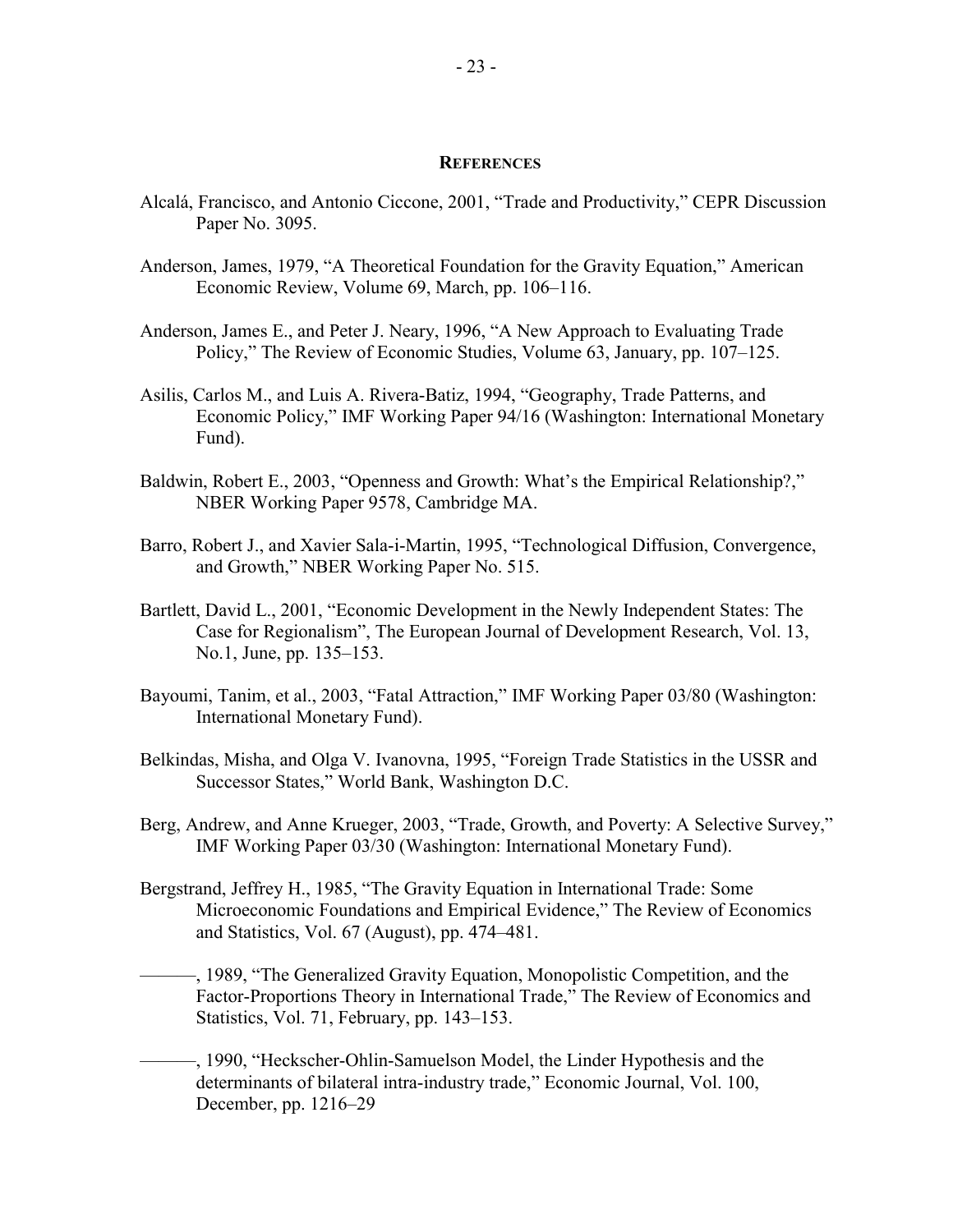- Boisso, Dale, and Michael Ferrantino, 1997, "Economic Distance, Cultural Distance, and Openness in International Trade: Empirical Puzzles," Journal of Economic Integration, Vol. 12, December, pp. 456–484.
- Brada, Josef C., 1976, "A Gravity Model of CMEA Trade," in: Brada, Josef C.: Quantitative and Analytical Studies in East-West Trade, Bloomington.
- ———, and Jose A. Mendez, 1983, "Regional Economic Integration and the Volume of Intra-Regional Trade: A Comparison of Developed and Developing Country Experience," KYKLOS, Vol. 36, pp. 589–603.
- Byers, Darren A., Talan B. Iscan, and Barry Lesser, 2000, "New Borders and Trade Flows: A Gravity Model Analysis of the Baltic States," Open Economies Review, Vol. 11, pp. 73–91.
- Cheng, I-Hui, and Howard J. Wall, 2002, "Controlling for Heterogeneity in Gravity Models of Trade," Federal Reserve Bank of St. Louis Working Paper.
- Choudri, Ehsan U., and Dalia S. Hakura, 2000, "International Trade and Productivity Growth: Exploring the Sectoral Effects for Developing Countries," IMF Staff Papers, Vol. 47, No. 1 (Washington: International Monetary Fund).
- Deardorff, Alan V., 1998, "Determinants of Bilateral Trade: Does Gravity Work in a Neoclassical World?, in: Jeffrey A. Frankel ed., The Regionalization of the World Economy, University of Chicago for the NBER, pp. 7–32.
- Djankov, Simeon, and Caroline Freund, 2002, "New Borders: Evidence from the Former Soviet Union," Weltwirtschaftliches Archiv, Vol. 138 (3), pp. 493–508.
- Dodsworth, John R., Paul H. Mathieu, and Clinton R. Shiells, 2002, "Cross-Border Issues in Energy Trade in the CIS Countries," IMF Policy Discussion Paper 02/13 (Washington: International Monetary Fund).
- Dollar, David, and Aart Kraay, 2002, "Trade, Growth, and Poverty," World Bank, Washington D.C.
- Edwards, Sebastian, 1993, "Openness, Trade Liberalization, and Growth in Developing Countries," Journal of Economic Literature, Vol. 31, September, pp. 1358–1393.
	- ———, 1998, "Openness, Productivity and Growth: What Do We Really Know?," Economic Journal, Vol. 108, March, pp. 383–398.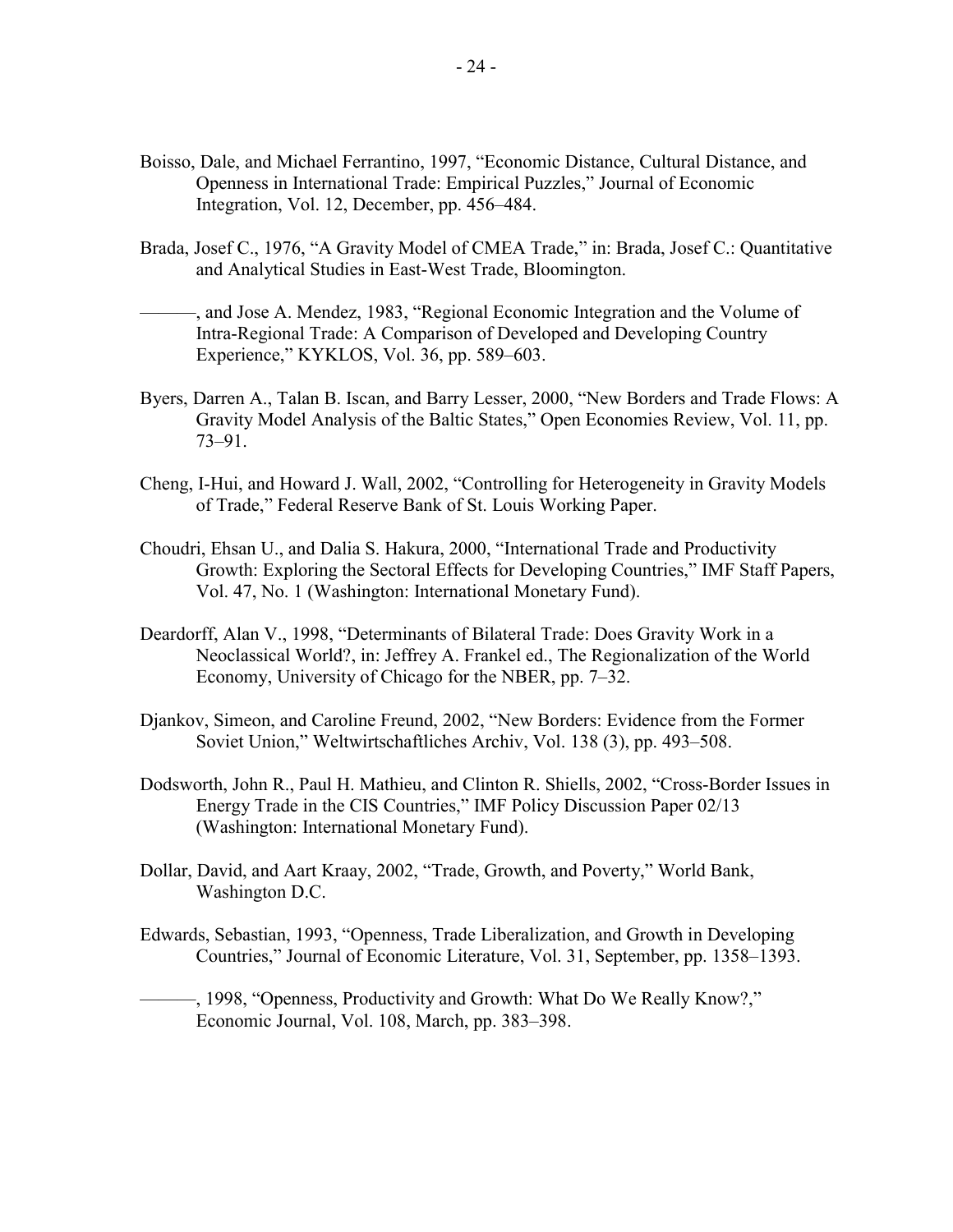- Egger, Peter, 2002, "An Econometric View on the Estimation of Gravity Models and the Calculation of Trade Potentials," World Economy, Vol. 25, No. 2, pp. 297–312, (February).
- Eichengreen, Barry, and Douglas A. Irwin, 1996, "The Role of History in Bilateral Trade Flows," NBER Working Paper 5565.
- Evenett, Simon J., and Wolfgang Keller, 2002, "On Theories Explaining the Success of the Gravity Equation," Journal of Political Economy, Vol. 110, No. 2, pp. 281–316.
- Feenstra, Robert C., James R. Markusen, and Andrew K. Rose, 2001, "Using the Gravity Equation to Differentiate among Alternative Theories of Trade," Canadian Journal of Economics, Vol. 34, No. 2, pp. 430–447.
- Frankel, Jeffrey A., and David Romer, 1999, "Does Trade Cause Growth?" American Economic Review, Volume 89, June, pp. 379–399.
- Frankel, Jeffrey A., Ernesto Stein, and Shang-Jin Wei, 1998, "Continental Trading blocs: Are they Natural or Supernatural?, in: Jeffrey A. Frankel ed., The Regionalization of the World Economy, University of Chicago for the NBER, pp. 91–113.
- Frankel, Jeffrey A., and Shang-Jin Wei, 1998, "Regionalization of World Trade and Currencies: Economics and Politics", in: Jeffrey A. Frankel ed., The Regionalization of the World Economy, University of Chicago for the NBER, pp. 189–216.
- Gros, Daniel, and Andrzej Gonciarz, 1996, "A Note on the Trade Potential of Central and Eastern Europe," European Journal of Political Economy, Vol 12, pp. 709–721.
- Gros, Daniel, and Alfred Steinherr, 1989, "Winds of Change: Economic Transition in Central and Eastern Europe," London
- Grossmann, Gene M., 1998, Comment on "Determinants of Bilateral Trade: Does Gravity Work in a Neoclassical World?, in: Jeffrey A. Frankel ed., The Regionalization of the World Economy, University of Chicago for the NBER, pp. 29–31.
- Grossmann, Gene M., and Elhanan Helpman, 1991, "Innovation and Growth in the Global Economy," Cambridge, Mass.
- Hamilton, Carl. B., and Alan L. Winters, 1992, "Opening up International Trade with Eastern Europe," Economic Policy: A European Forum, No. 14, April, pp. 77–116
- Harrison, Ann, 1996, "Openness and Growth: A time-series, Cross-country Analysis for Developing Countries," Journal of Development Economics, Vol. 48, pp. 419–447.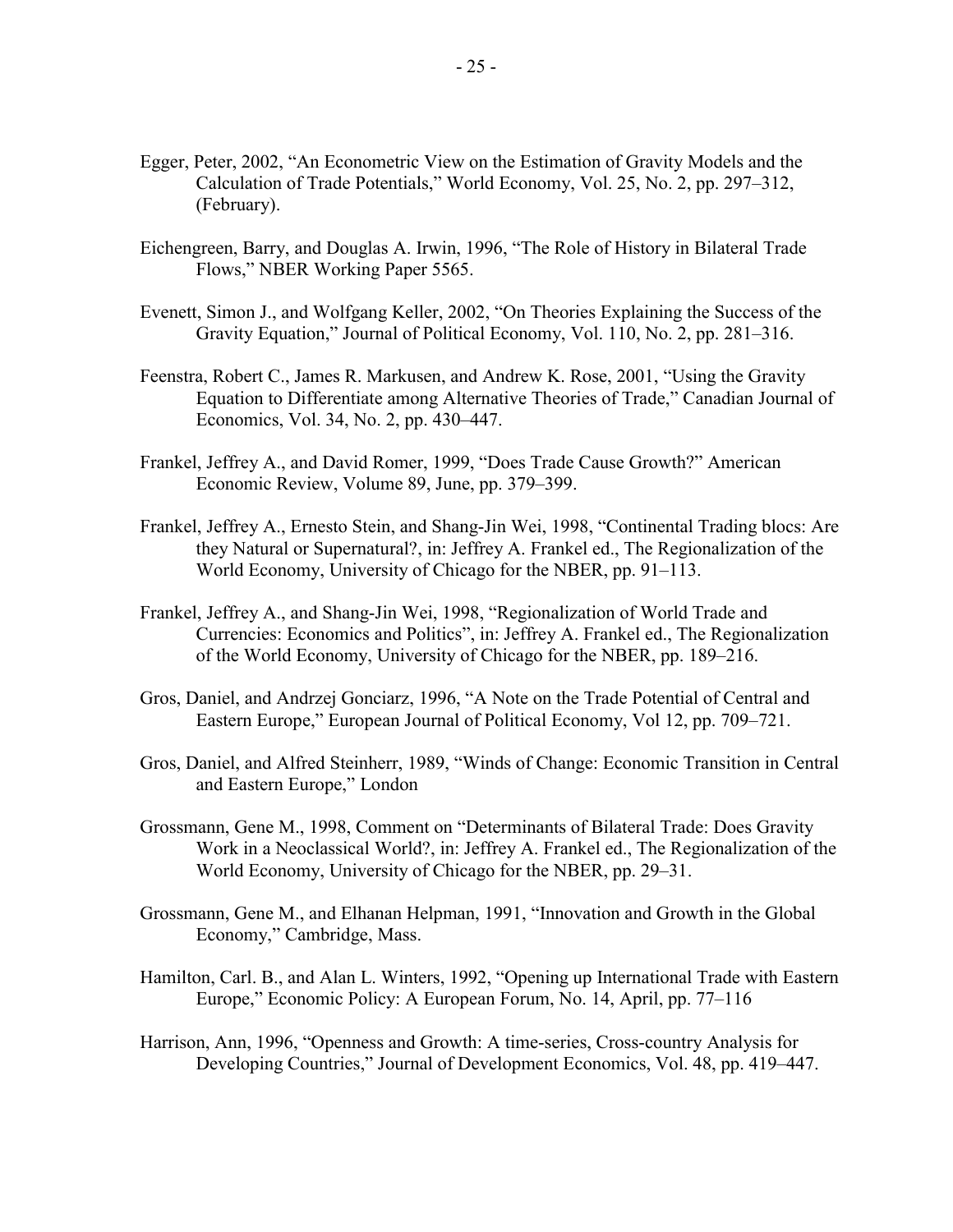- Havrylyshyn, Oleh, and Hassan Al-Atrash, 1998, "Opening Up and Geographic Diversification of Trade in Transition Economies," IMF Working Paper 98/22 (Washington: International Monetary Fund).
- Havrylyshyn, Oleh, and Lant Pritchett, 1991, "European Trade Patterns After the Transition," World Bank Working Paper 748, (Washington: World Bank).
- Havrylyshyn, Oleh, Thomas Wolf, Julian Berengaut, Marta Castello-Branco, Marta, Ron van Rooden, and Valerie Mercer-Blackman, 2000, "Growth Experience in Transition Countries, 1990–98," IMF Occasional Paper No. 184, Washington D.C.
- Head, Keith, and Thierry Mayer, 2002, "Illusory Border Effects: Distance Mismeasurement Inflates Estimates of Home Bias in Trade," CEPII.
- Helpman, Elhanan, and Paul R. Krugman, 1985, "Market Structure and Foreign Trade: Increasing Returns, Imperfect Competition, and the International Economy," Cambridge, Mass.
- IMF, 1991, "A Study of the Soviet Economy," Washington D.C. (with the World Bank and the OECD).
- Jensen, Paul E., 2000, "Analysis of Bilateral Trade Patterns With Panel Data," Review of International Economics, Vol. 8, No. 1, pp. 86–99.
- Krueger, Anne O., 1998, "Why Trade Liberalisation is Good for Growth," The Economic Journal, Vol. 108, pp. 1513–1522.
- Loungani, Prakash, Ashoka Mody, and Assaf Razin, 2002, "The Global Disconnect: The Role of Transactional Distance and Scale Economies in Gravity Equations," Scottish Journal of Political Economy, Vol. 49, November, pp. 526–543.
- Mátyás, László, 1997, "Proper Econometric Specification of the Gravity Model," The World Economy, Vol. 20, No. 3, pp. 363–368.
- ———, 1998, "The Gravity Model: Some Econometric Considerations," The World Economy, Vol. 21, No. 3, pp. 397–401.
- McCallum, John, 1995, "National Borders Matter: Canada-U.S. Regional Trade Patterns," American Economic Review, Vol. 85, No. 3, pp. 615–623 (June).
- Oguledo, Victor I., and Craig R. Macphee, 1994, "Gravity Models: a Reformulation and an Application to Discriminatory Trade Arrangements," Applied Economics, Vol. 26, pp. 107–120.